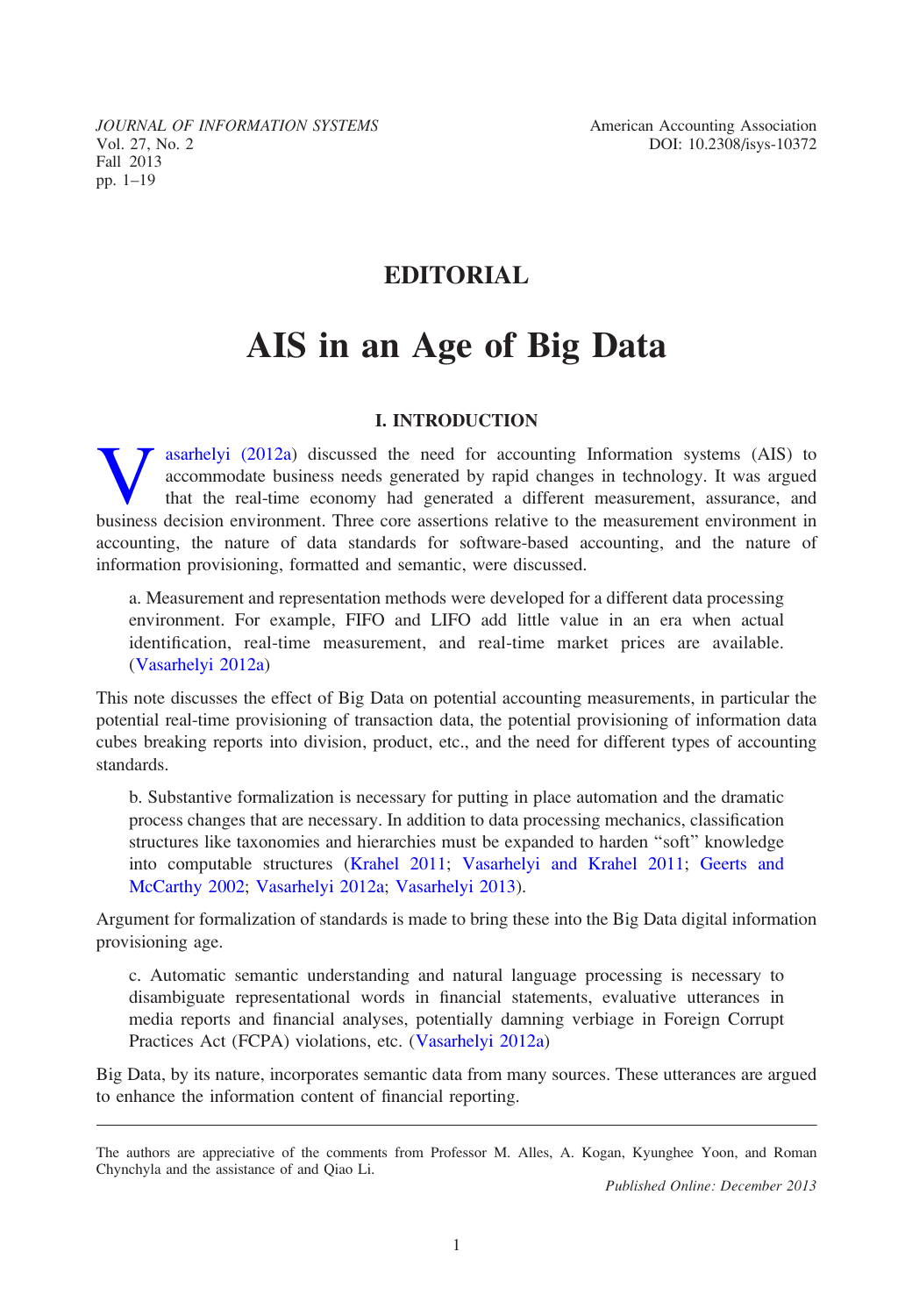In the area of assurance additional concerns were cited:

d. Traditional procedures in assurance have begun to hinder the performance of their objectives. As an example, confirmations aim to show that reality (bank balances, receivables) is properly represented by the values on the corporations' databases<sup>1</sup> [\(Romero](#page-17-0) [et al. 2013](#page-17-0)). This representational check is anachronistically performed through manual (or email aided) confirmations in an era where database-to-database verification with independent trading partners can be implemented (confirmatory extranets; [Vasarhelyi et](#page-17-0) [al. \[2010\]](#page-17-0)). [\(Vasarhelyi 2012a](#page-17-0))

This note discusses the opportunities and challenges of Big Data in the audit process.

e. Current auditing cost/benefit trade-offs were likewise calibrated for a different data processing era. The trade-off between cost of verification and the benefits of meta-controls have dimensionally changed. For example, statistical sampling, as a rule, makes little sense in a time when many assertions can be easily checked at the population level. [\(Vasarhelyi](#page-17-0) [2012a](#page-17-0))

The economics of business will determine the adoption of new accounting and assurance processes integrated/facilitated by Big Data. Socio-technical systems are usually substantively affected by resistance to change.

The pervasive phenomenon of ''Big Data'' is emerging and coloring these assertions. Typically technology is developed, incorporated into business, and later integrated in accounting and auditing. Organizations have found that in many areas, nontraditional data can be major drivers of multiple business processes. The traditional EDP/ERP environment is typically structured and bound (limited in size with clearly delimited boundaries). Less traditional forms of information (e.g., emails, social media postings, blogs, news pieces, RFID tags) have found their way into business processes to fulfill legal requirements, improve marketing tools, implement environmental scanning methods, and perform many other functions. Eventually, the measurement of business (accounting), the setting of standards for measurement and assurance (FASB and PCAOB), and the assurance function itself (auditing) will become aware of these facts and evolve. Business measurement and assurance are essential for economic production activities and will continue to be performed, but current accounting and auditing methods are in danger of becoming anachronistic, insomuch that they are progressively ignored by economic actions and entities. This could result in tremendous societal costs in terms of societal duplication of measurements and of assurance processes, and cannot be avoided without some degree of standardization, supervision, and comparability.

Within this evolving environment, a large set of interim and longer-term issues emerge. Section II describes the content of this issue of The Journal of Information Systems. Section III addresses the basics of Big Data. Some societal-effect illustrations are presented in Section IV, and Big Data in relation to accounting, auditing, standard setting, and its research is discussed in Section V. Section VI concludes.

#### II. CURRENT ISSUE OUTLINE

The current issue includes a special section on virtual-worlds research edited by Professor William Dilla that encompasses one article plus one ''Innovation'' section article. Other articles on this topic, also edited by Professor Dilla, may appear in later issues as they are still going

 $1$  Or, in other words, whether the numbers in the accounting system properly represent real life.

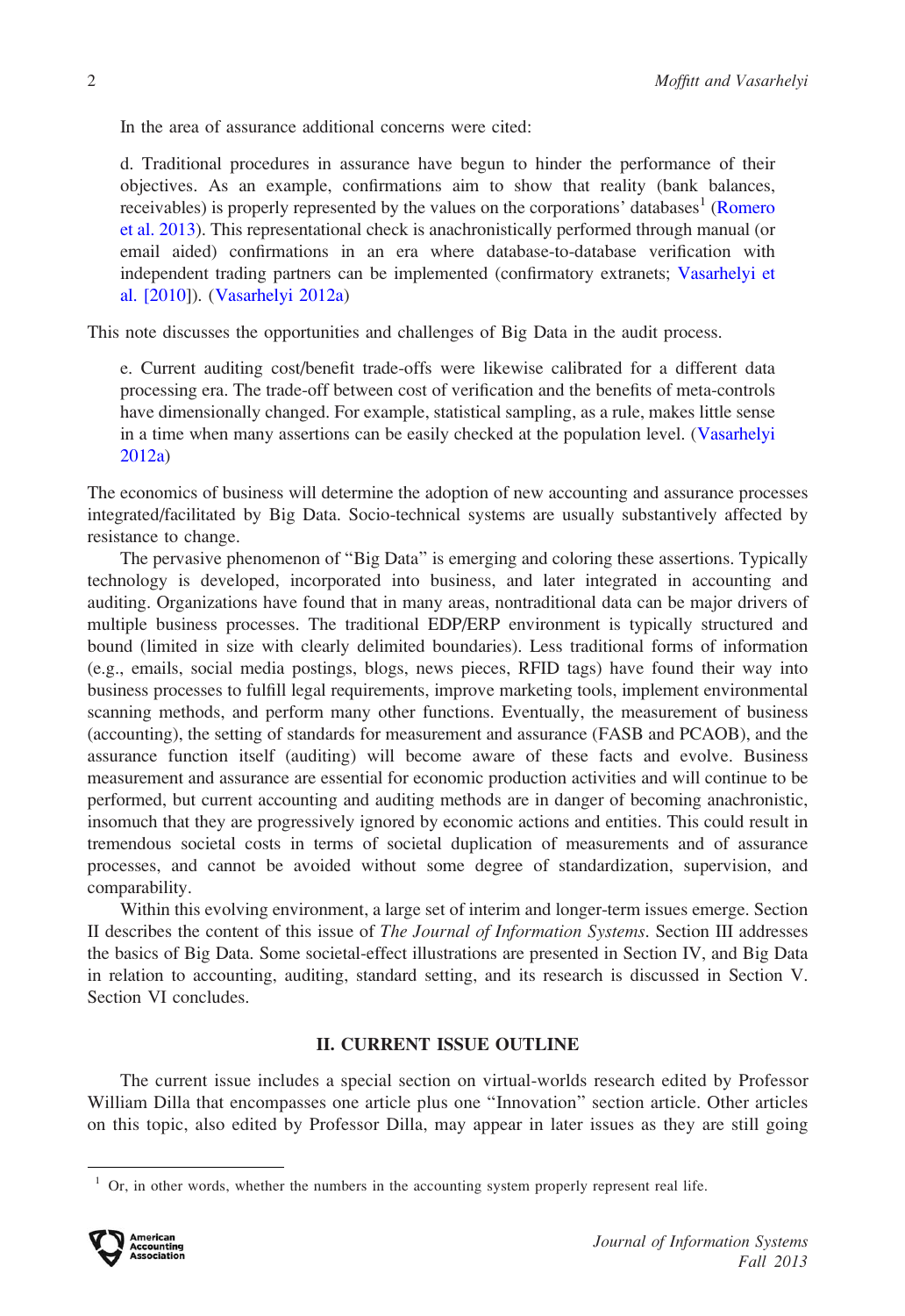through the editorial process. The ensuing issues will also have special sections on enterprise ontologies (edited by Professor Guido Geerts), and social media (edited by Professor Roger Debreceny). These and others are planned, to be supervised by incoming editors Roger Debreceny and Mary Curtis, most likely covering IT auditing, continuous audit/continuous monitoring, and semantic analysis.

[Van der Heijden \(2013](#page-17-0)) examines information dashboards relative to anchoring and presentation format. He examines aspects of dual-performance measures in the context of organizations disclosing operational performance to the general public through information dashboards. Dual-performance measures are measures where performance is a function of two values: one value denoting the percentage of a group to which the measure refers to, and one value denoting the performance level achieved by that particular percentage. A  $2 \times 2$  experiment, involving performance assessment of a fictional emergency room, varies anchor and presentation format, and measures the effects on subjective performance of the emergency room, as well as perceived informativeness and attractiveness of the dashboard. The results indicate, first, that choice of anchor matters, in the sense that anchor choice can mask or accentuate relevant information, thereby influencing subjective performance. Second, a pictorial unit chart combined with a performance-level anchor is perceived to be the most informative and most attractive dashboard display.

[Janvrin, Pinsker, and Mascha \(2013](#page-17-0)) examine XBRL vis-à-vis Excel and PDF as the medium of financial statement disclosure. Prior experimental evidence suggests that even when eXtensible Business Reporting Language (XBRL)-enabled technology is available, it is not used by almost 50 percent of participants. The state of XBRL-enabled technology is examined by using an exclusive choice experimental design to examine (1) which reporting technology nonprofessional investors will choose to complete a financial analysis task, and (2) why they choose the specific technology. It was found that 66 percent of nonprofessional investor proxies chose to use XBRL-enabled technology, while 34 percent chose spreadsheets. Participants who chose XBRL-enabled technology perceived that it reduces the time to complete the task (i.e., increases task efficiency), while participants who chose spreadsheets indicated their choice was driven by prior technology experience.

[Cong and Romero \(2013\)](#page-16-0) focus on information system complexity and vulnerability from the perspective of the enhanced internal controls after Sarbanes-Oxley. It is conjectured that the increased statutory and regulatory requirements on more stringent internal controls increase information systems complexity and, therefore, increase information systems vulnerability. The study hypothesizes that the increased information systems complexity also increases information systems vulnerability, even though the overall internal control is improved. The results of the empirical tests support the hypotheses.

[Steinbart, Raschke, Gal, and Dilla \(2013](#page-17-0)) consider information security professionals' perceptions about the relationship between the information security and internal audit functions. The paper presents the results of a survey of information security professionals' perceptions about the nature of the relationship between the information security and internal audit functions in their organization. It finds that information security professionals' perceptions about the level of technical expertise possessed by internal auditors and the extent of internal audit review of information security are positively related to their assessment about the quality of the relationship between the two functions. It also finds that the quality of the relationship between the internal audit and information security functions is positively associated with perceptions about the value provided by internal audit and, most important, with measures of overall effectiveness of the organization's information security endeavors.

Elbashir, Collier, Sutton, Davern, and Leech (2013) discuss business intelligence (BI) in light of shared knowledge and assimilation. Business intelligence systems have attracted significant

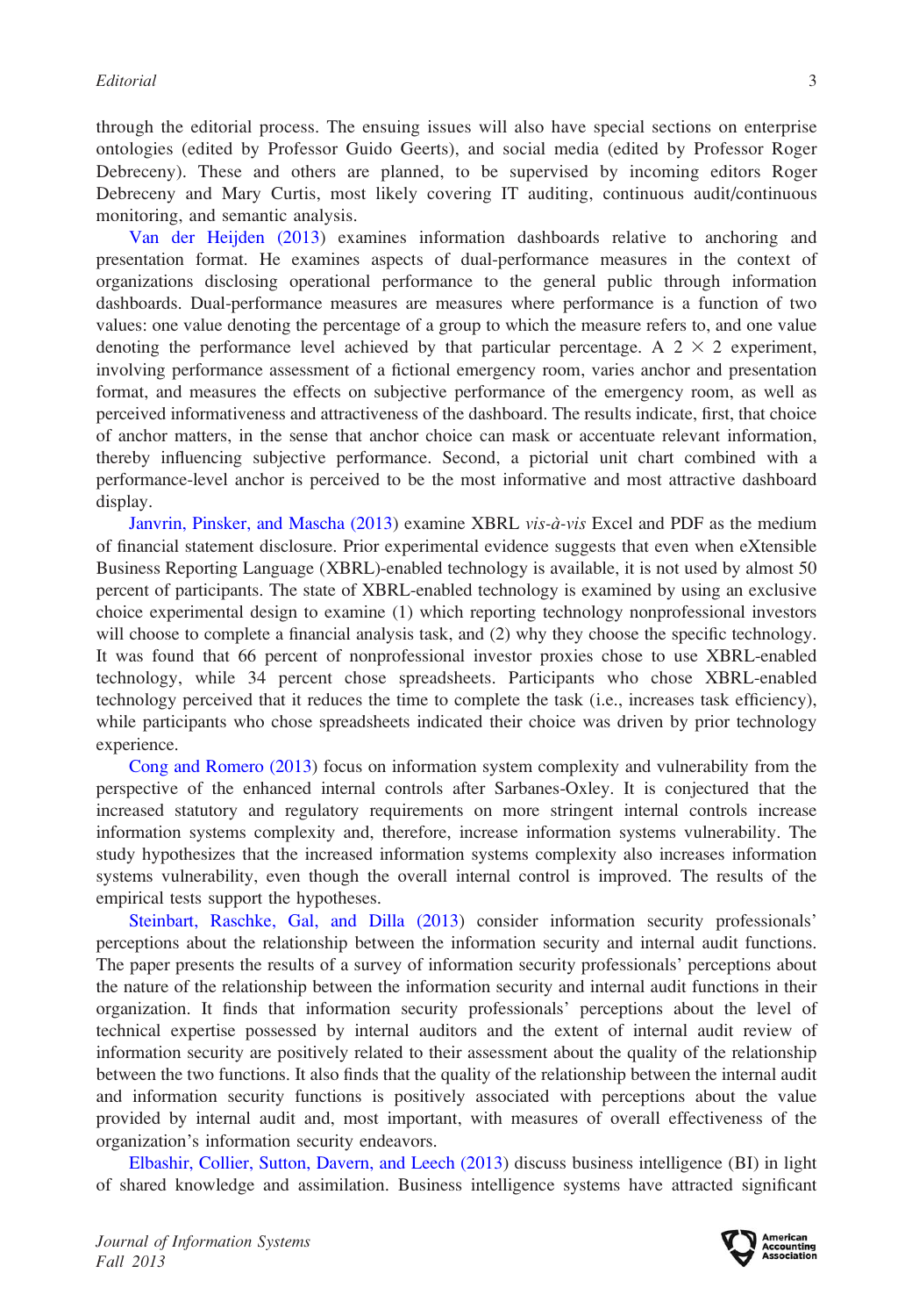interest from senior executives and consultants for their ability to exploit organizational data and provide operational and strategic benefits through improved management control systems. BI has too often failed to support organizations' managerial decision making at both the strategic and operational levels and, thus, failed to enhance business value. Whether and how organizations achieve business benefits from their BI investments remains unclear. The study draws on the strategic alignment and IT assimilation literature to develop a research model that theorizes the importance of BI systems assimilation and the need for shared knowledge among the strategic and operational level as the drivers of BI business value. Results from the study confirm the crucial role of BI assimilation in translating organizational resources into capabilities that enhance the business value of BI.

[Srivastava, Rao, and Mock \(2013](#page-17-0)) use the evidential reasoning approach to evaluate evidence obtained to assess and control the risks of providing assurance on sustainability reports. Sustainability reporting, or corporate sustainability reporting (CSR), provides stakeholders with important information on both financial and nonfinancial factors related to environmental, social, and economic performance. The presented framework is developed from both a Bayesian (probability-based theory) and belief function (Dempster-Shafer theory) perspective. This facilitates application of the framework to cases where the assurance provider prefers to assess risk in terms of probability versus in terms of beliefs. To demonstrate the application of this framework it evaluates assertions, sub-assertions, and audit evidence relevant to CSR based on the G3 Reporting framework developed by the Global Reporting Initiative (GRI).

William Dilla, editor of the special topic on virtual worlds, in his editorial, introduces the tenets of this area and discusses opportunities in accounting research. Professor Dilla's editorial details the content and contribution of the two virtual-worlds papers.

# III. BASICS OF BIG DATA

Big Data has recently been the topic of extensive coverage from the press and academia, although the focus on the topic by part of academic accountants has been limited. This note aims to deal with the effect of Big Data on the issues raised in the above introduction. First, it discusses Big Data in general, second it brings out some illustrations of related social issues, and then focuses on their effect on accounting research. The conclusions highlight the effect of Big Data on issues raised in the introduction.

#### What Is Big Data?

Big Data is defined, in part, by its immense size. [Gartner \(2011\)](#page-16-0) explains it as data that ''exceeds the reach of commonly used hardware environments and software tools to capture, manage, and process it within a tolerable elapsed time for its user population.'' Similarly, the McKinsey Global Institute in May 2011 described it as ''datasets whose size is beyond the ability of typical database software tools to capture, store, manage, and analyze'' ([Franks 2012](#page-16-0)).

Furthermore there are many factors that have created, and are intrinsic to, the Big Data phenomenon. Typically Big Data:

- 1. is automatically machine obtained/generated;
- 2. may be a traditional form of data now expanded by frequent and expanded collection;
- 3. may be an entire new source of data;
- 4. is not formatted for easy usage;
- 5. can be mostly useless, although Big Data is collected and its economics are positive; and

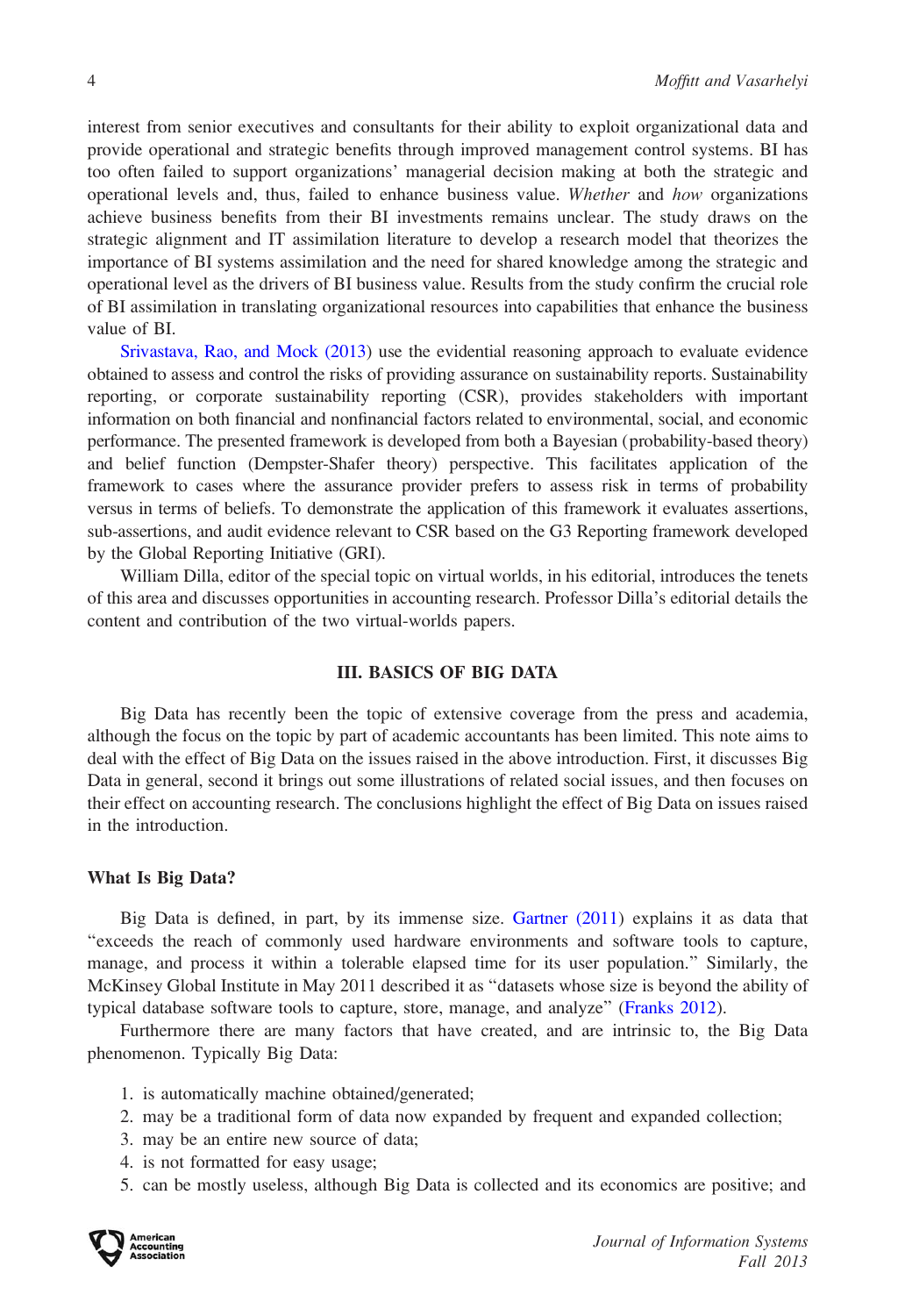Big Data has many advantages over traditional structured databases. The properties of Big Data enable analysis for the purpose of assembling a picture of an event, person, or other object of interest from pieces of information that were previously scattered across disparate databases. Big Data is a repository for multi-structure data and presents the ability to draw inferences from correlations not possible with smaller datasets. With Big Data, noise becomes meaningful, and outliers may be included as part of the complete model rather than being discarded. Processing power and storage capacity have been commoditized making Big Data possible for organizations of all sizes [\(McAfee and Brynjolfsson 2012](#page-17-0)). Big Data can create/increase profitability for business. This study shows that businesses that use Big Data to inform their decisions have 5–6 percent higher profitability. Large web and IT companies such and IBM, Google, Yahoo, and Amazon have pioneered the efforts of storing and extracting useful information from Big Data, but other industries are now taking advantage of the technology. Big Data is being harnessed by many business sectors including finance and insurance, for risk analysis and fraud detection; utilities and telecom for usage analysis and anomaly detection; and retail and marketing for behavior analysis and product placement.

## The Structure of Big Data

Big Data can exist as large structured data (e.g., data that fit into a defined schema, such as relational data), semi-structured data (e.g., data that are tagged with XML), unstructured data (e.g., text and video), and multi-structured data (e.g., integrated data of different types and structural levels). Unstructured data represent the largest proportion of existing data and the greatest opportunity for exploiting Big Data. For example, plain text found in the MD&A section of quarterly and annual reports, press releases, and interviews is completely unstandardized. The context in which this text is presented must be inferred by the type of document on which it is found, titles, subheadings, and words within the text itself. Major themes can be extracted using mathematical and machine learning techniques such as tf-idf ([Aizawa 2003\)](#page-16-0), latent semantic analysis ([Landauer et al. 1998\)](#page-17-0), and cluster analysis ([Thiprungsri](#page-17-0) [and Vasarhelyi 2011\)](#page-17-0). Data with free text can be ''tagged'' based on the context, but not with the granularity and accuracy of  $XBRL<sup>2</sup>$  Working with textual data provides many opportunities to discover patterns, writing styles, and hidden themes. To further improve the analysis of unstructured data, some attributes can be attached such as the source, date, medium, and location of the data to improve understandability. For example, the structured data records of a client may be linked/hyperlinked to his/her emails to the company, posting of comments in social media, or mentions in the press.

# Big Textual Data

Big textual data are available to accounting researchers now. Textual data come from many sources including  $EDGAR$ ,<sup>3</sup> newspapers, websites, and social media. To increase the utility of the data, the text can be parsed and processed with software. For example, each Item of the 10-K and 10-Q can be tagged (e.g., Item 1, Item 7) and treated separately. Each document can be processed at the document, section, sentence, or word level to extract textual features such as part of speech, readability, cohesion, tone, certainty, tf-idf scores, and other statistical measures. The results can



 $\frac{2}{3}$  <http://www.xbrl.org><br> $\frac{3}{3}$  <http://www.sec.gov/edgar.shtml>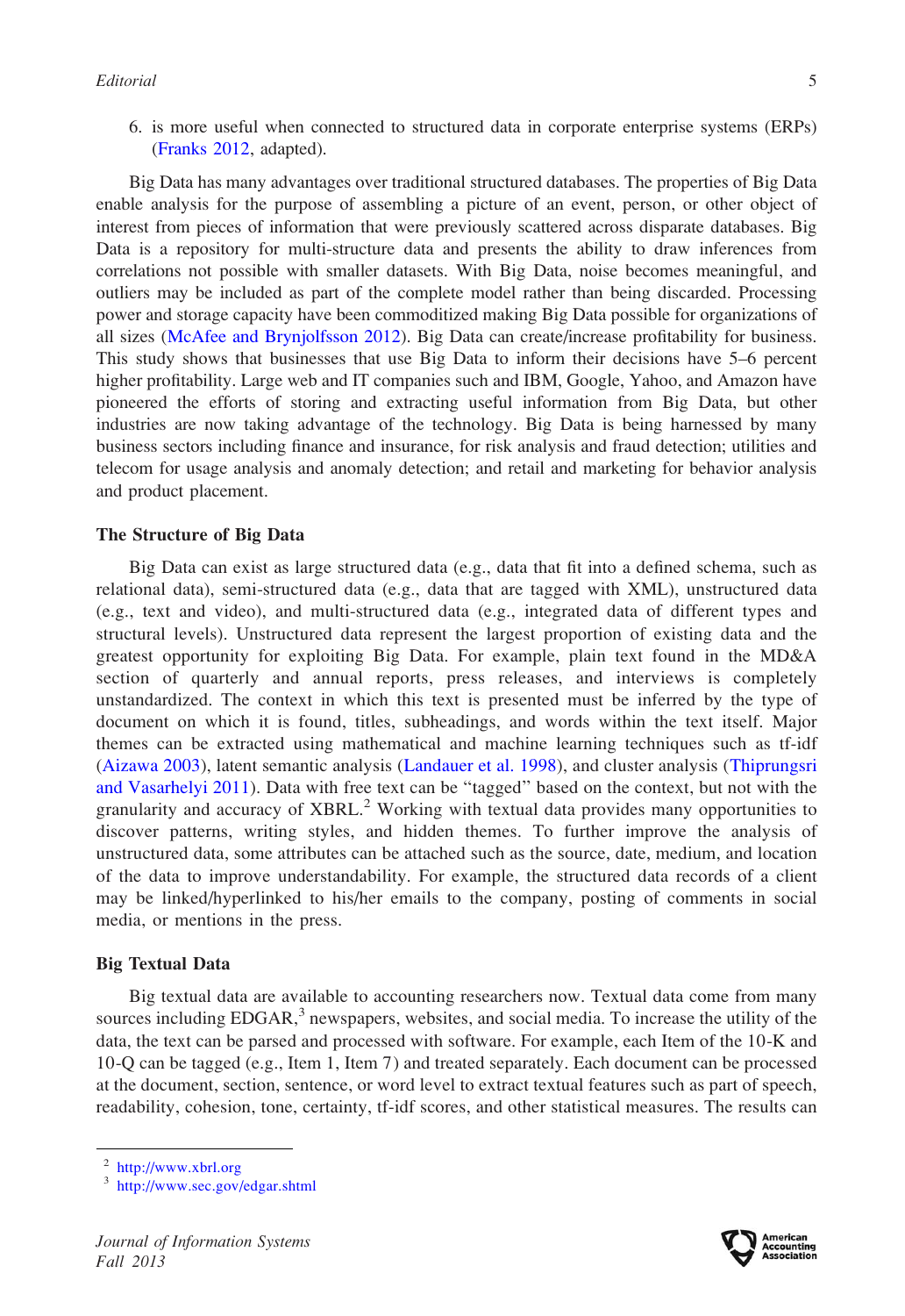be stored for future querying and analysis. Many of these texts, and text-mining results, would occur/be placed on server clusters for mass availability. Text understanding and vague text understanding can provide the necessary links from textual elements to the more traditional ERP data. Eventually the vocalic and video data would also be progressively linked to the more traditional domains. The AIS, accounting, and finance research communities have already made progress in how to process text ([Bovee et al. 2005](#page-16-0); [Vasarhelyi et al. 1999](#page-18-0)) and impound it into research.

#### The Relationship between Big Data and the Cloud

[Weinman \(2012\)](#page-18-0) calls the cloud both an existential threat and an irresistible opportunity. He points out that most key trend summaries rank cloud computing at or near the top of the list. Most, if not all, of the rest of the top priorities—virtualization, mobility, collaboration, business intelligence—enable, are enabled by, or otherwise relate to the cloud. He also stresses that [Rifkin](#page-17-0) [\(2001](#page-17-0)) would consider this to be a natural consequence of ''The Age of Access.'' Rifkin has argued that the market economy—in which people own and trade goods—is being replaced by the network economy—where people pay to access them. The cloud and Big Data are related concepts. While typically the cloud is seen as an ephemeral medium of wide bandwidth and distributed storage, its existence is justified by the need for Big Data.

[Weinman \(2012\)](#page-18-0) calls the cloud disrupting to every dimension of business, whether it is the research, engineering, or design of new products and services; or their manufacturing, operations, and delivery. The cloud also disrupts a business's interface with the customer and marketing in general including branding, awareness, catalog, trial, customization, order processing, delivery, installation, support, maintenance, and returns. The cloud can be defined with a helpful mnemonic, C.L.O.U.D., reflecting five salient characteristics: (1) Common infrastructure, (2) Location independence, (3) Online accessibility, (4) Utility pricing, and (5) on-Demand resources.

[Gilder \(2006](#page-16-0)) calls cloud data centers "information factories" since the cloud can be viewed, in part, as representing the industrialization of IT and the end of the era of artisanal boutiques. Many of the lessons learned in the evolution of manufacturing can be applied to the cloud, as well, including the economies of scale obtained by the cloud and Big Data.

#### IV. BIG DATA ILLUSTRATIONS

Big Data and the cloud are substantially changing/affecting business, politics, security, and governmental supervision.

#### Corporations Are People

Big Data in the popular press mainly focuses on knowing all there is to know about individuals [\(Franks 2012\)](#page-16-0). Emails, phone calls, internet activity, credit card usage, opinions, friends, photographs, videos, passwords, bank account balances, travel history, and more can all be known about an individual with the proper credentials. All of this information can play an important role in painting an accurate picture of who the individual is, what that person has done, and what that person will do in the future. In the eyes of the government it may be advantageous to know if the individual is a friend or foe of the state, and in the eyes of creditors it may be useful to know if the individual will repay a loan.

Accountants must view the possibilities associated with Big Data, of knowing much about a corporation, including knowing a substantive amount about who works in a corporation. While it seems objectionable and invasive that a stranger could know virtually everything about another

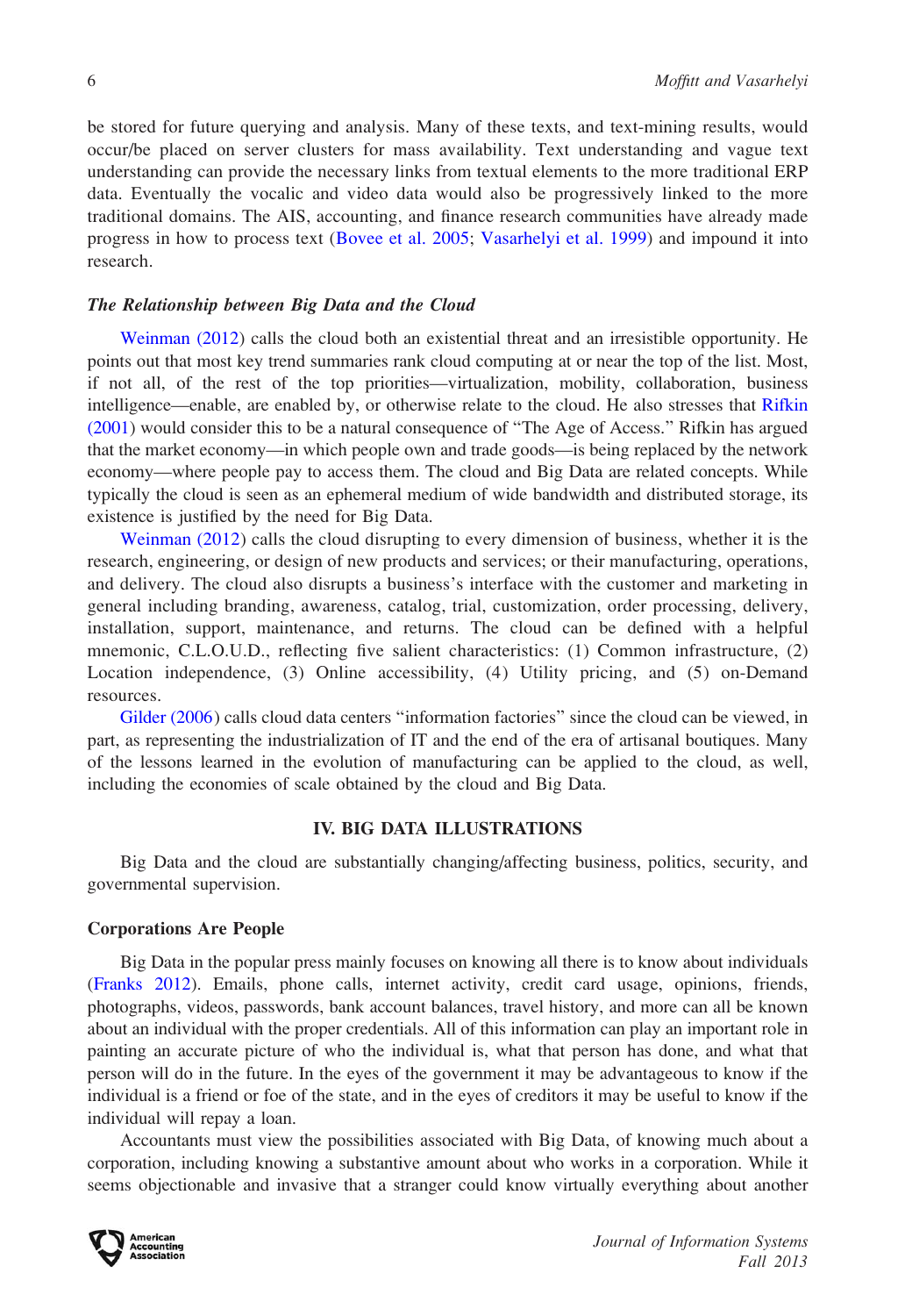person, knowing as much as possible about a corporation is much more palatable. What can be known? One beginning point is to know everything that can be known about the individuals (nodes) within a corporation. Each node should be understood within the context of a corporation's hierarchy to give it proper weight in determining corporate characteristics, yet each node, down to the lowest level, can be impactful. Since information about individuals is now sold like a commodity, the complete analysis of a business must now include such information. Furthermore, the privacy protections of individuals are less within the corporate environment. In general any utterances, documents, and email generated within the corporate structure, using corporate resources, are allowable for scrutiny.

Many questions have yet to be answered regarding increased obtrusive surveillance of companies, and detailing information about employee activities: (1) Should metrics (such as time on the Internet, sites visited, phone calls, geo-location, etc.) be created for employee activities and should they be reported? (2) Should company Big Data be available to investors and auditors? (3) What degree of detail on this data should be made available to the stakeholders/public? (4) Would society as a whole benefit from this information?

#### Big Data in Surveillance

The U.S. government has confirmed the existence of a system called xKeyscore to glean email and web traffic for surveillance purposes. The National Security Agency (NSA) approach collects phone call data (not the content) of calls through U.S. phone companies and stores them for five years. This is done by the NSA, as the phone companies (due to data size) do not keep them for such a period. This is called the "collect first" (*[The Economist](#page-16-0)* 2013) model where it is available to find relevant data to national security investigations. As there are over 500 million calls a day, five years of this data consists of a very large database and the linkage to other records to make this data relevant. This large quantity of data makes it one of the largest databases existing today. Another database that may be linked to it is the PRISM database, which actually has content from emails and social media (such as Facebook) that are sent or received by foreigners. Although little is known of the details of these systems, their existence and purposes can easily be rethought for the purpose of accounting reporting, assurance, marketing analysis, and sales. Understanding who calls and is called by whom, the volume and timing of calls, can be a treasure trove for understanding the sales of your competitors, confirming volume of sales, predicting macro-economic information, providing leads to your sales force, and detecting product problems, among many other additional applications of the same data.

Edward Snowden (the leaker of Big Data monitoring<sup>4</sup> by the U.S. government; [Lee \[2013](#page-17-0)]), and Bradley Manning (the leaker in the Wiki Leaks episode; [Dickinson \[2011\]](#page-16-0)) are indications that any node within an entity, given the proper motivations, can have a great impact. Their actions have been condemned and lauded, but their impact has not been questioned. From these episodes, and the above facts on government surveillance in the U.S., a few conclusions may be inferred: (1) even low-ranked elements in the chain can have substantive access to information, (2) traditional safeguards of information are not sufficient in the era of Big Data, (3) fraud may not be the main motivation for Big Data security infringement, (4) large businesses' Big Data will have similar degrees of intrusiveness, (5) selective extraction of data from large receptacles may provide troves of highly valuable strategic or casuistic information, and (6) large databases can be used for substantively different purposes of their initial intent.



<sup>4</sup> [http://en.wikipedia.org/wiki/PRISM\\_%28surveillance\\_program](http://en.wikipedia.org/wiki/PRISM_%28surveillance_program%29)%[29](http://en.wikipedia.org/wiki/PRISM_%28surveillance_program%29)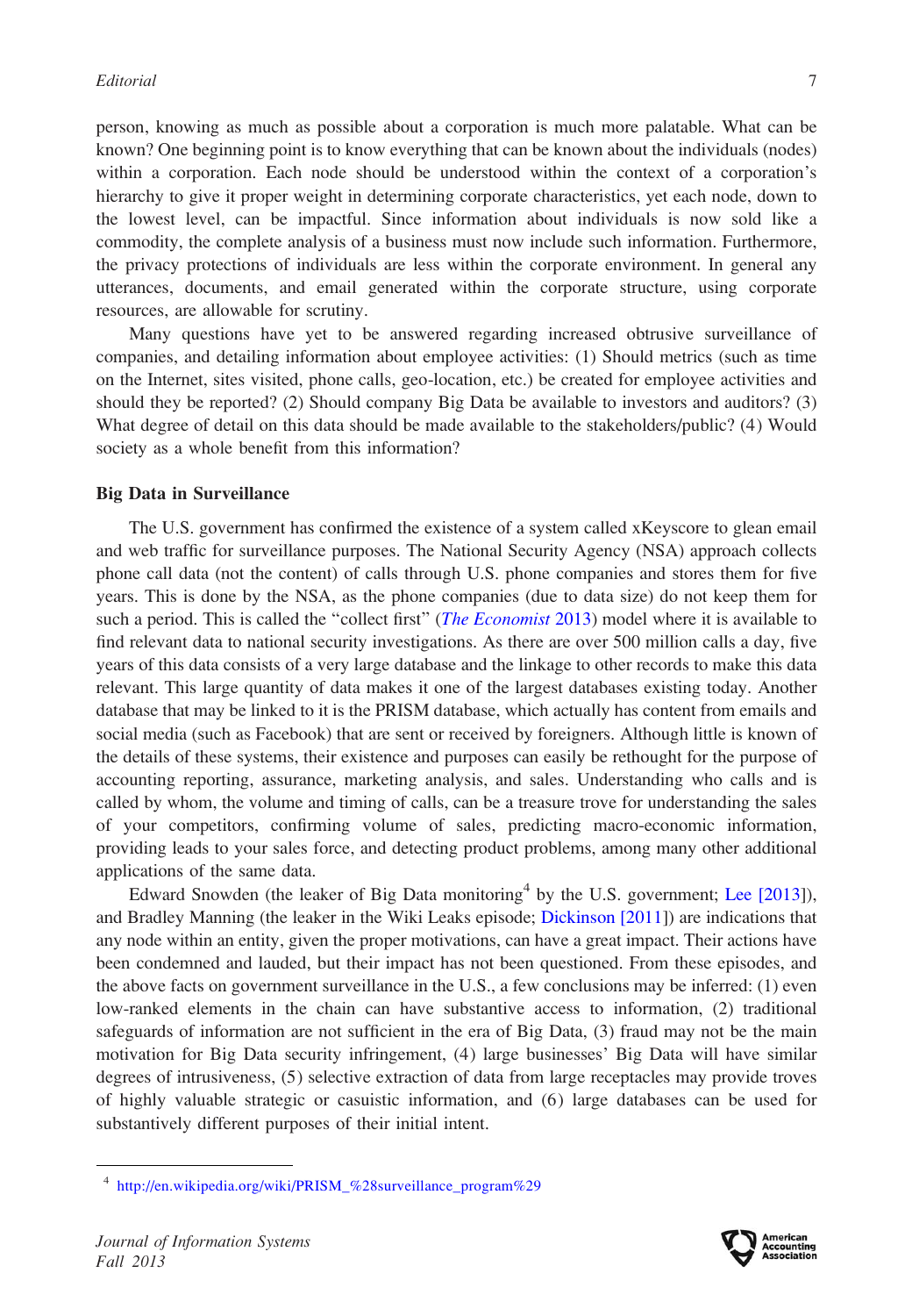#### The SEC Audit Quality Model

In early 2013 it was reported that the SEC would roll out a new tool for detecting and preventing fraud [\(Jones 2013\)](#page-17-0). The name of the tool is the Accounting Quality Model (AQM), dubbed ''RoboCop'' by some in the press. The tool will draw from XBRL tagged data, data that are currently accessible on the EDGAR database, to identify filers who deviate from reporting patterns compared to industry peers, especially in how discretionary accruals are managed. If significant departures are detected, AQM will flag the disclosure, which may lead to immediate investigation. The SEC is not limited to XBRL filings. As currently defined, AQM does not fit the profile of a Big Data implementation. The Edgar/XBRL data are assumed to be measured in gigabytes, but they will be in terabytes in a few years. A relational database almost certainly serves as the repository for their data, as there would be no need to distribute the data on a cluster of computers.

While the primary source of data is currently XBRL, it is conceivable that the SEC will begin to gather much more data on companies in the same way data are gathered about individuals. Phone records, Internet activity, purchasing behaviors, and social media activities could all be gathered at the company level. Individual employee behavior and customer behavior may also be of interest to the SEC, as employees have increased ability to impact a company's bottom line with the growth of social media. The Justice Department has often requested some of these data in the case of litigation. Google and internet service providers often have requests from the government and courts of very large data troves. As the diversity and amount of data grow, the SEC will be required to implement and maintain Big Data platforms, whether it is under the auspices of the AQM program, or a related one. As continuous auditing and continuous control monitoring are increasingly implemented, the SEC may request access to these data to protect the investors. There are many effects to this expanded scope of data activity. For example, foreign companies may balk at making information available, German laws are very restrictive on database information dissemination, etc.

Many questions arise in this domain: (1) Should the government's tools (like AQM) have unfettered access to corporate information systems? (2) Should government's supervision be automated and real time? (3) Can algorithms/analytics be developed that provide quality exception reporting minimizing false positives from this ocean of data? (4) Should the laws/regulations be different for the government, organizations, and individuals?

#### V. BIG DATA AND ACCOUNTING RESEARCH

Inevitably, accounting researchers are going to use forms of Big Data in their research, although enormous difficulties exist. For example, empirical research data could be updated in real time as companies release their financial results, and other forms of relevant data (e.g., trading volumes, prices, news pieces) emerge. This would increase the reliability of accounting models and show that they withstand the test of time. When these become outdated as behaviors change, new models can be introduced or inferred from the data itself.

Much in the same way the SEC harnesses data for their Audit Quality Model, the EDGAR and WRDS databases could become a local Big Data repository for accounting researchers. Data from other sources would also enrich future analyses including any company documentation (including archives of their web content), data produced by third parties such as Yahoo-Finance, transcripts and audio from quarterly calls to analysts, news headlines, Twitter feeds, and social media. To date there is limited accounting research that uses Big Data to derive results, probably due to a lack of access to Big Data in the way corporations, governments, and not-for-profits have it. With open-source software and commoditized hardware, Big Data should be available for accounting research. Other data-intensive disciplines already use Big Data, such as medicine, physics, meteorology, and biology. The challenge for accounting research is to become data intensive when

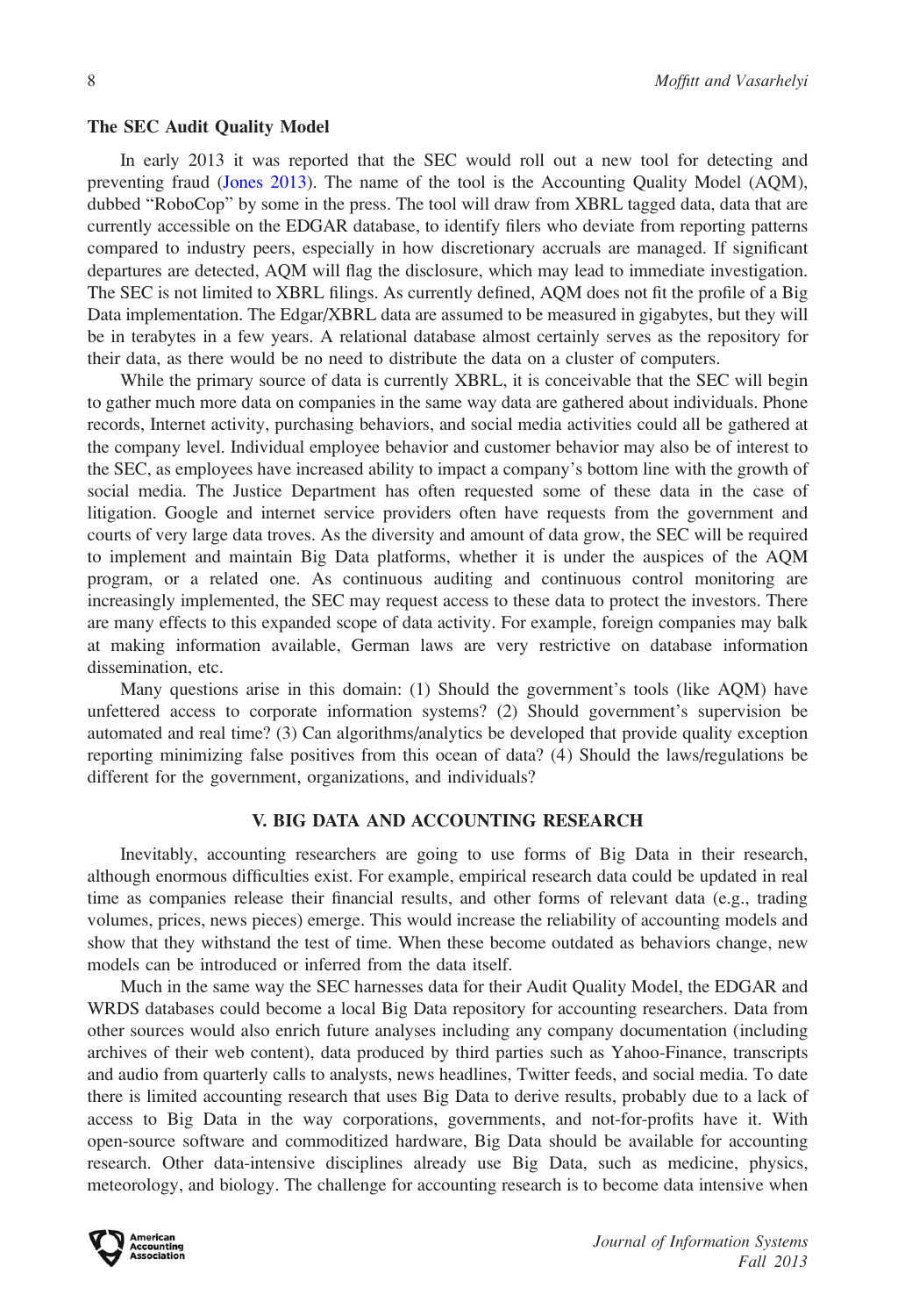(apart from public filings) organizational data is not always easy to obtain. Furthermore, another serious challenge is that most data are not standardized and there may be substantive cost in their pre-processing. Public good would be clearly served if large research-oriented public financial related databases could be made available to the accounting research community.

#### Accounting and Audit Practice with Big Data

Given that accounting is the art of recording business operations and reporting these results, ERP systems are already collecting a wide new range of data. In fact, the alternate data surrounding operations can be much more informative in terms of measurement of business than exclusively financial transactions. As accountants are responsible for gathering and reporting information that is useful to management, then there is a role for them in Big Data and Data Analytics.

Ideally, all organizational data should be available for data mining to improve recording of events, reporting to regulators, and enforcing internal controls. As an illustration, new analytic technologies facilitated by emerging data processing methods can be used. Process mining [\(Jans et](#page-17-0) [al. 2010](#page-17-0)) of Big Data can ensure efficiency, reduce waste, provide assurance for separation of duties, and discover asset misappropriations.

Auditors can also take advantage of Big Data. Auditors should seek to verify transactions, not with just an invoice and receipt, but multi-modal evidence that a transaction took place. Photo, video, GPS location, and other meta data could accompany transaction data.<sup>5</sup> If implemented, continuous monitoring and auditing ([Vasarhelyi et al. 2010\)](#page-17-0) will create Big Data that will help improve audit efficiency and efficacy. Data from each audit should be digitized and stored for retrieval and analysis. From the sales pitch to the working papers, everything could be recorded and later analyzed to improve the entire auditing process. These issues are further expanded in the ensuing section.

#### Big Data in Business Measurement, Assurance, and Standard Setting

Corporate usage of data has evolved dramatically toward a much larger set of uses. The Enterprise Data Ecosystem (EDE) is exponentially expanding, and this environment presents a dynamically changing set of characteristics that most likely will require the development of enhanced theory of information ([Shannon and Weaver 1949\)](#page-17-0). This theory will require recognition of the nature of the data capture (manual versus automatic), the volume of the data, the efficiency of the integration with the existing data corpus, the efficiency of the transformation of information into data, the granularity of data, types of operation/decision supported, and other variables.

Figure 1 represents the expanding ecosystem of corporate data usage. At the core are traditional data, which typically incorporate legacy and ERP data. These data were preponderantly, manually acquired in the initiation of transactions. With the advent of *scanners*, data expanded in scope by collecting details, for example, of items being acquired at the cash register. This allowed substantive increase in data analysis applications including inventory control, and detecting related products and individual product preferences. This data collection tends to be automatic and, consequently, presents substantively fewer economic reasons for limiting its capture. Linked with traditional data, opportunities are very rich for additional analytics and for increasing operational value. Data automatically mined from the World Wide Web can include URL, click-path, and content data, adding information from a substantively different source. Click-path data are particularly interesting, as one may follow step by step the customer information acquisition and decision process. The advent of ubiquitous cell phone use (mobility data), presents an additional

Fall 2013



<sup>5</sup> Data used for accounting objectives may also serve for security, to drive marketing, or to manage operations.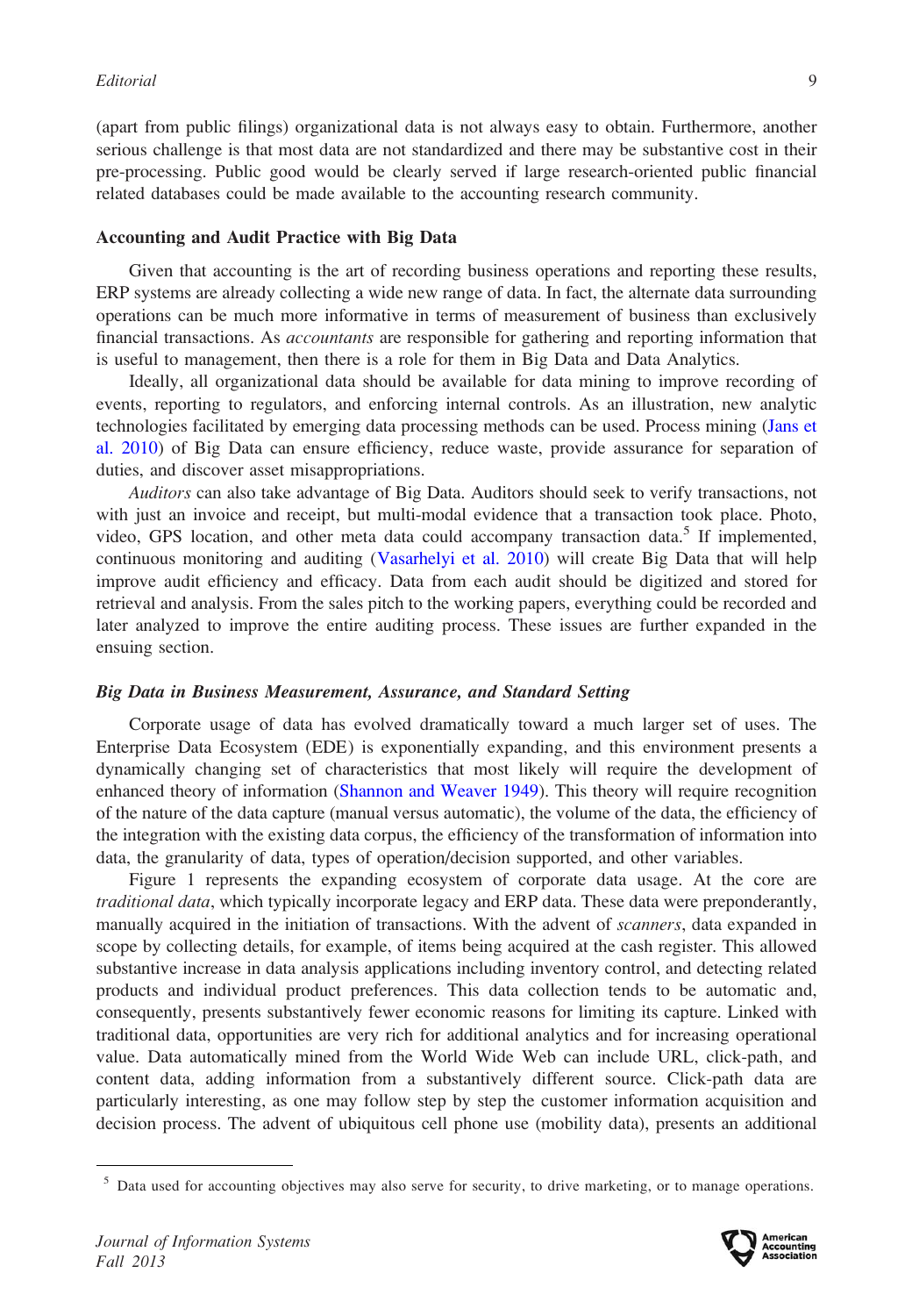

FIGURE 1

major type of data collection that includes, among other fields, the location of the user. Although locational information may be inferred from other sources, mobility data provide close-time intervals location data. Linking this to the previous types of data could provide powerful explanations and predictive information on customer behavior.

Furthermore, two very large data domains, which in volume dwarf the above-mentioned data, are still separate, but eventually will become part of the Big Data ecosystem: video and audio data. Audio streams (such as utterance or telephone recordings), media audio streams, and audio surveillance streams, can be recorded, eventually, automatically transcribed into text, and associated to client data. Vocalic data from the audio streams, such as pitch and intonation, can relate stress and vocal dissonance to each utterance. Video surveillance, news-piece videos, and cell phone video recordings represent an enormous, continuous flow of data that is still mostly self-contained and separate from other data sources. However, with tools such as automatic face recognition, video threat assessment software, and other evolving tools, they can be progressively linked to the EDE.

Although many early Big Data applications come from the physical sciences and from other self-contained domains, business is finding greater value when it links automatically captured and outside data sources. For example, a bank would *traditionally* capture loan applicant data in forms that would then be entered into their systems manually. Loan decisions would be made after applying analytics and standardized business rules to these data. Now, with automatically captured

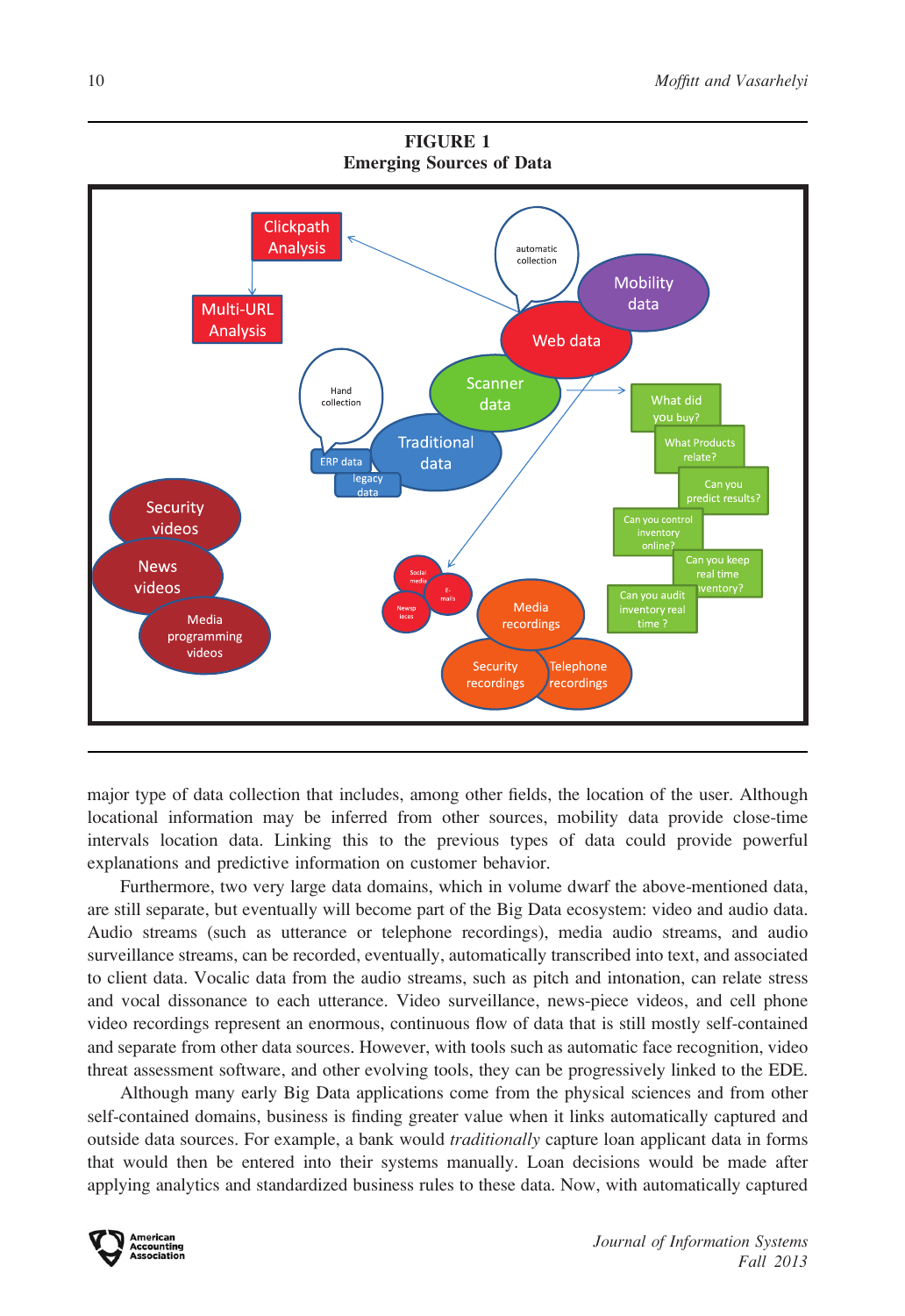data integrated into the EDE including tracked visits and clicks in websites, online questionnaire responses, location information captured through cell phones, client telephone calls, and video captured from surveillance cameras, a much more complete picture of loan applicants can be developed.

Table 1 examines some of the expanded data sources, the multiplicity of parameters that can be captured at limited cost, the meta data explaining these files, the sources of the data, and the linkages facilitated by the EDE. Several insights may be of value to mention:

- 1. There is a progressive extension of the feasible dataset. Inclusion of sources is mainly an economic and legal issue and not one of feasibility.
- 2. Newly included data structures contain a wide set of not previously determined/used parameters that by themselves may be informational.
- 3. Prior existing data may expand in informational value by their collection in more granular form, by their additional parameterization to allow the creation of more explanatory data cubes, by their analysis in time sequence or in parallel with nontraditional data sources, etc.
- 4. Mathematical relationships can be derived among different elements or processes linking their effects or validating their measurement ([Kogan et al. 2011](#page-17-0)).

In Table 1, the enhanced EDE, with particular emphasis in accounting and auditing, is exemplified. The ''Sources of Data'' expand with more content of existing data (additional parameters are kept as their collection is costless). For example, the time of data entry, approval, and execution are kept. Furthermore, now emails and social media comments can be obtained and connected to the transactions. The metadata is informing about the nature of the data fields and other tags. This information is not only informative, but also if formalized and standardized (such as XBRL) can be processed and used by automation tools. For example, names and formats of fields are kept and may be automatically used to access, interchange, and store data from external sources. The ''Meta-Meta Data'' uses the expanded dataset on a collective basis for more aggregate, strategic evaluation. For example, data can be gathered of purchase paths and qualified by product. ''New Sources of Business Data'' are a narrower form of the first column. The advent of interconnectivity allowed elements such as RFID chips and real-time trading prices to be included in transaction databases and data streams. A particular case of these is the ''New Sources of Financial Data'' that now include many of these sources and data such as XBRL and EDGAR filings. Finally, ''New Linkages Facilitated by IT and Analytic Technologies,'' include a very rich potential set of new information that will emerge and eventually will be fully automated into the EDE.

# Business Measurement (Accounting) and Big Data

Big Data offers tremendous opportunities in the area of business measurement, although some of these changes are so fundamental that they will take time to achieve. For example:

- 1. The current basic posting element is the journal entry but some entries in large corporations have hundreds or thousands of lines in one posting. Automatic data collection allows for a richer set of attributes. A finer measurement may be desirable. Journal entries can tie directly to supplemental measures (elements of an invoice, physical parts received, and their RFIDs).
- 2. Account names and content are inherited from the era of manual accounting. Today, substantive new detail can be provided at small cost and great explanatory value. For example, values such as the type of product in inventory, the location of this inventory, the supplier of the parts, and the physical age of inventory can enrich the information in existing data structures.

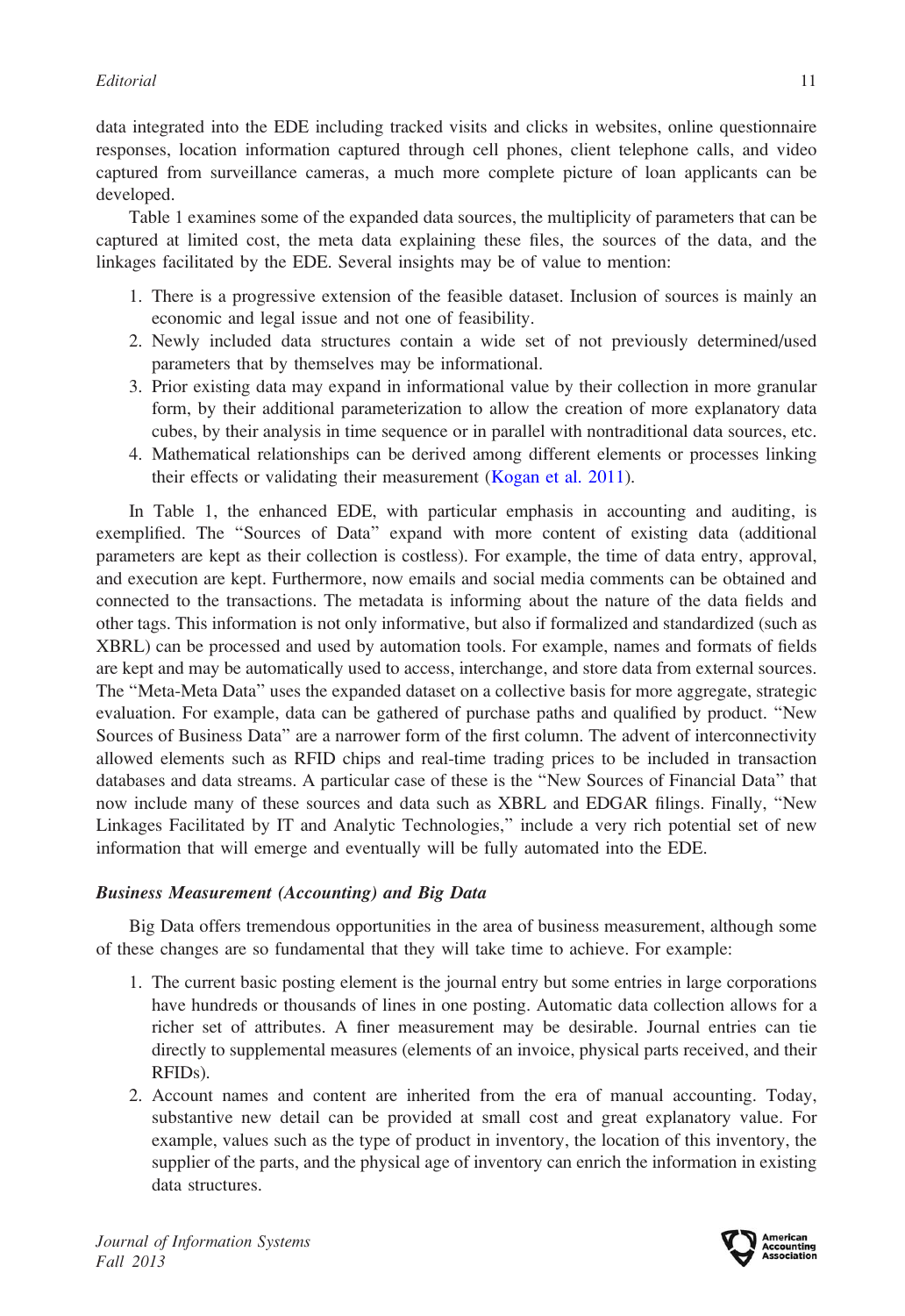|                                                               |                                  |                                                             | TABLE 1                                                                         |                                                 |                                                                             |
|---------------------------------------------------------------|----------------------------------|-------------------------------------------------------------|---------------------------------------------------------------------------------|-------------------------------------------------|-----------------------------------------------------------------------------|
|                                                               |                                  | Illustration of Data Expansion and Measurement Consequences |                                                                                 |                                                 |                                                                             |
| Sources, Content, and<br><b>Enhanced Content</b><br>(Content) | (Meta Data)<br>Parameters        | Meta-Meta Data                                              | of Business Data<br>New Sources                                                 | New Sources of<br>Financial Data                | <b>Analytic Technologies</b><br>Facilitated by IT and<br>New Linkages       |
| News pieces                                                   | Source                           |                                                             | Detailed transaction data<br>RFID data                                          |                                                 | analysis to predict sales<br>emails, or click-path<br>Use news mentions, or |
|                                                               | Publication<br>Time<br>Topic     | Change in nature over<br>Frequency over time<br>time        | Social media postings<br>B2B transaction data<br><b>Blog</b> postings<br>Emails | B2B transaction data                            |                                                                             |
| Emails                                                        |                                  |                                                             | transactions with<br>Emails linked to<br>attachments                            | XBRL/FR data                                    | Automatic classification<br>and addressing of<br>emails                     |
|                                                               | From whom<br>To whom<br>Topic    |                                                             |                                                                                 | FDIC call reports<br>XBRL/GL data<br>EDGAR data |                                                                             |
|                                                               |                                  | Change in nature over<br>Frequency over time<br>time        |                                                                                 |                                                 |                                                                             |
| Social Media                                                  |                                  | Groups of people that<br>behave similarly                   |                                                                                 | Comments on blogs<br>about companies            | Automatic response and<br>tone detection                                    |
|                                                               | From whom<br>To whom<br>Topic    |                                                             |                                                                                 |                                                 |                                                                             |
| Click-path                                                    |                                  | Purchase paths by<br>product                                |                                                                                 | Paths of fraudulent<br>behavior                 | Identify fraudulent user<br>groups                                          |
|                                                               | Website visited<br>Pages visited |                                                             |                                                                                 |                                                 |                                                                             |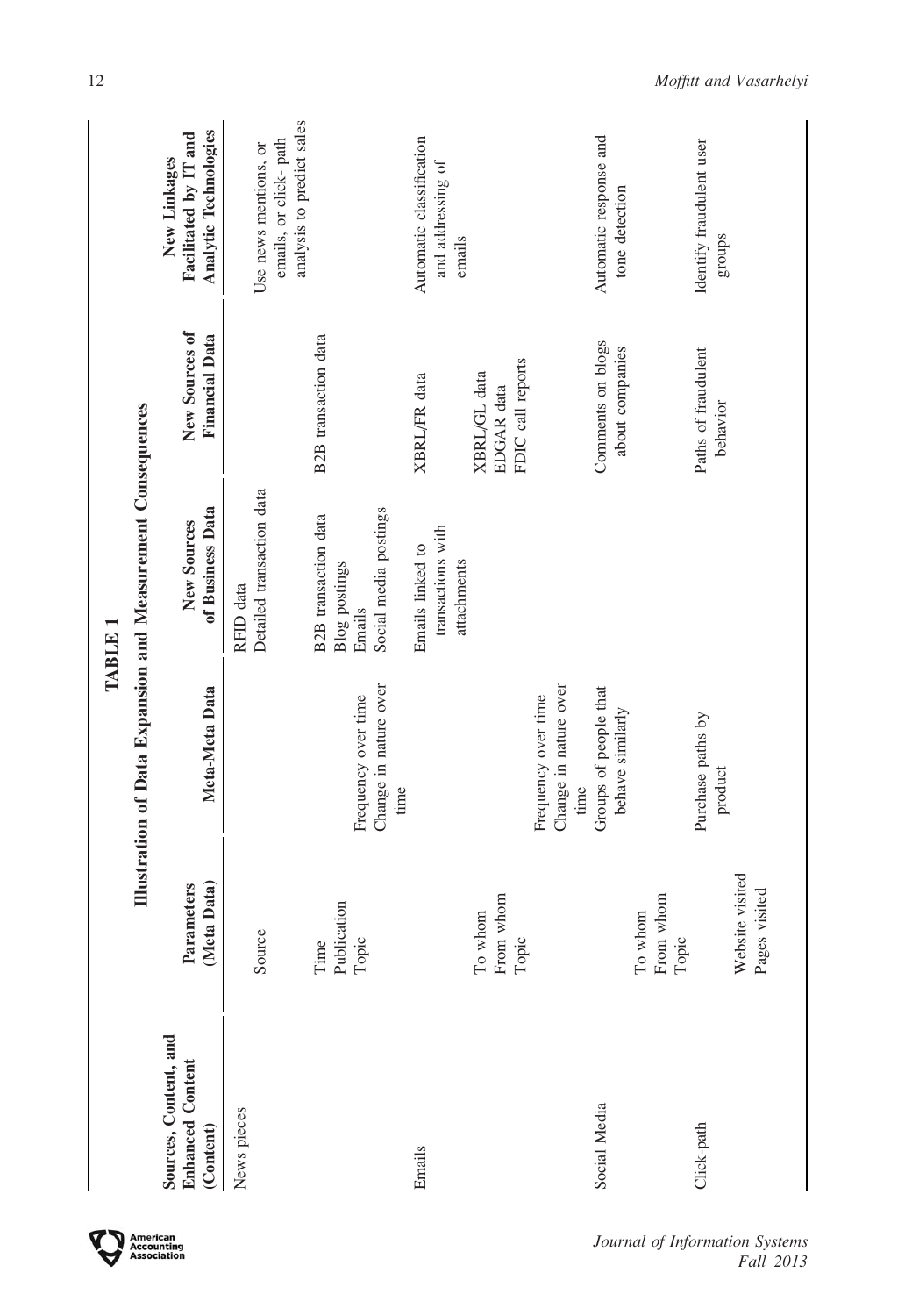- 3. Analytically derived estimates of sales, costs, product mix, human resource turnarounds, etc. can be provided at very little cost.
- 4. Drill-downs of an explanatory nature, tempered to avoid competitive impairment, can be provided.

These are just a few potential changes, many of which are not revolutionary or are already contained in the ERPs that currently run business, and which databases are already enhanced by online analytical processing (OLAP) cubes ([Vasarhelyi and Alles 2006](#page-18-0)) and business intelligence ([Sutton et al. 2013](#page-17-0)). This extraordinary potential expansion of business reporting clearly will be balanced by organizational disclosure reticence in exchange for corporate and stakeholders needs.

When many of the present accounting and auditing standards were enacted, current information technologies did not exist [\(Titera 2013\)](#page-17-0). The trade-offs between the costs and benefits of disclosure dramatically changed [\(Vasarhelyi and Alles 2006](#page-18-0)) and were not yet reflected in the accounting model. In general, if a database can be made available with requisite filtering [\(Gal 2008\)](#page-16-0), the rules of disclosure do not matter, as they can be created from the raw data [\(Vasarhelyi 2012b\)](#page-17-0). Therefore, accounting standards will have to deal with the content of the databases and allowable sets of extractions but not with the particular rules of account disclosure. Technologies such as relational databases, linkages with textual data, textual data analytics, drill-downs, census-like filtering of details ([Gal 2008](#page-16-0)), and XBRL can be extensively used for disclosure.

## Assurance and Big Data

Big Data also offers tremendous opportunities for the area of business assurance. The need for evolution and facilitation of assurance has been illustrated by the AICPA's issuance of the Audit Data Standard [\(Zhang et al. 2012](#page-18-0); [Titera 2013](#page-17-0)), which focuses on detailed data specification in different formats (flat file and XBRL/GL), not on aggregate measures. Many other enhancements on the assurance model may be desirable. For example,

- 1. Auditors may have to be able to acquire extensions of the current corporate data that are not in the financial domain to confirm the existence of events. In particular, sales of electronic goods where there is no storage and physical flow have to be verified by different methodologies including the usage of extended Big Data that is not currently kept in corporate records. This would imply the need for auditors to request and receive data from corporate data centers that are not kept today for operational purposes.
- 2. Auditors may have to rely on analytic models that link markets, operational data, sales, and post-sales efforts to validate reporting elements ([Kogan et al. 2011](#page-17-0)).
- 3. Auditors may have to suggest new processes of verification due to the unauditability of large data systems in their current form. Among these processes are automatic confirmation [\(Vasarhelyi 2003\)](#page-17-0) and process mining ([Jans et al. 2010](#page-17-0)).
- 4. Many auditors' interests and needs coincide with those of management. New mechanisms to assure objectivity (not independence) need to be developed to facilitate and enrich the internal/external audit function and to avoid the duplication of analytic efforts by managers and assurers.
- 5. Big Data substantially expands the scope of corporate data collection and retention. This scope must be often validated, in particular endogenous data, to support the numbers derived by corporate models. On a lesser scale this effort is already being performed, mainly in an *ad hoc* manner for the lack of specific guidance, by auditors verifying derivative instruments.
- 6. New forms of audit evidence such as alarms/alerts [\(Vasarhelyi and Halper 1991](#page-18-0)), text mining, E-discovery, continuity equations ([Kogan et al. 2011](#page-17-0)), and the search for

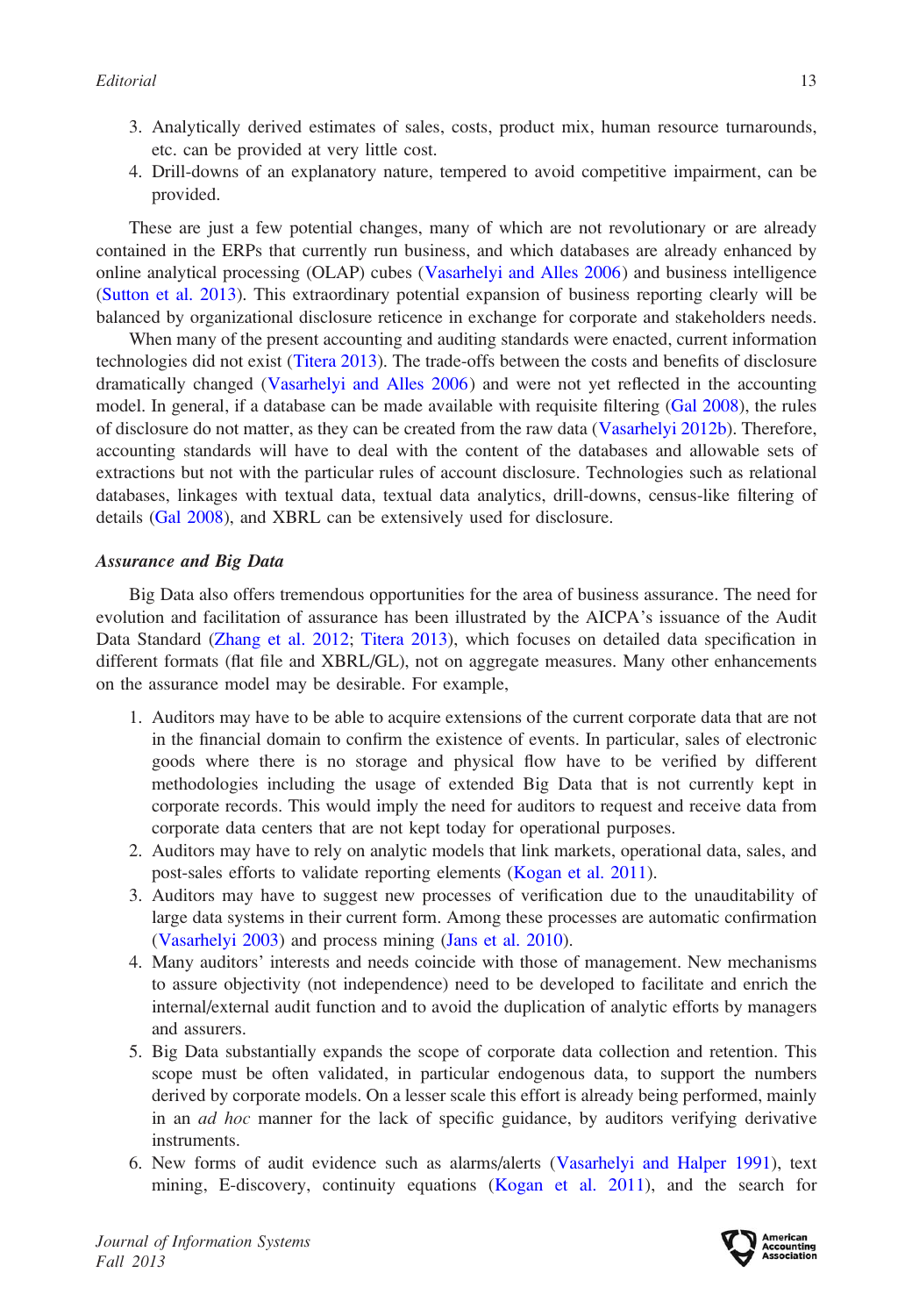exceptional exceptions [\(Issa 2013](#page-17-0)) will arise and be used to complement or to replace certain forms of traditional audit evidence.

These are just a few potential changes that may need to be enacted in the future. These changes will necessarily change the focus of the assurance process. Automatic confirmation will limit the need for verification of population and data integrity by extending the boundaries of the audit process to outside of the entities' environment. Database field controls will further limit the need for verification of the value of transactions. Continuity equations will provide dimensional checks of the value of accounts. These changes will have to be reflected in minimal assurance standards.

# Accounting and Auditing Standards and Big Data

It is not Big Data *per se*, but the restructuring and reconceptualizing of accounting and auditing that drives the efforts in standard setting in the future information environment. [Krahel \(2011](#page-17-0)) argued that *de facto* ERP developers drive the transformation of fuzzy rules issued by standard setters into the "rule based" [\(Schipper 2003](#page-17-0)) software that executes most accounting standards. Consequently, much of the effort by standard setters is focused on clarification of the original rules. In addition to the need of specificity in the formulation of rules, in order for these to be implemented in ERP environments, (now with the enhanced Big Data environment) a set of more drastic changes toward the formulation of standards is needed:

- 1. Standards in financial reporting:
	- a. Notwithstanding the de-emphasis on specific rules of disclosure, as the financial report is "just a layer" [\(Vasarhelyi 2012a\)](#page-17-0), comparability will continue to be a driving force. Without comparability, assessment for resource allocation and transparency for stakeholder assessment become very difficult. But comparable disclosures are to be just one of the elements of the reporting layer, not the only report.
	- b. Disclosure rules, in the measurement domain, will have to focus on basic data to be provided, in particular to its content, timing, and level of aggregation.
	- c. Rules of disclosure will have to deal with a much finer level of disclosure of the entity being measured (business, business unit, subdivision, product, etc.).
	- d. Alternate guidance will have to be provided for disclosures to different stakeholder groups.
	- e. The ''one report for all'' approach needs to be changed allowing for strategic drill-downs for relevant details. Special reports for comparability are needed, but do not serve for all purposes.
- 2. Standards in auditing standards:
	- a. Assurance will have to abandon the traditional concept of sampling the population and understand the implication of Big Data and the ability of obtaining full population analyses.
	- b. Population integrity and data computation integrity will be largely achieved with automatic confirmation and the usage of electronic data processing.
	- c. Methodologies will have to be developed to deal with cloud storage integrity [\(Weinman](#page-18-0) [2012\)](#page-18-0), necessary data redundancy, distribution of data, and country-related differences.
	- d. Methodologies will have to be developed for much more frequent, and eventually realtime [\(Vasarhelyi et al. 2010\)](#page-17-0), assurance measures.
	- e. Preventive and predictive audit approaches ([Kuenkaikaew 2013\)](#page-17-0) may be formulated and guidance issued. With this guidance, issues of independence of auditors, materiality of estimates, coincidence of management, and auditing procedures must be considered.



Fall 2013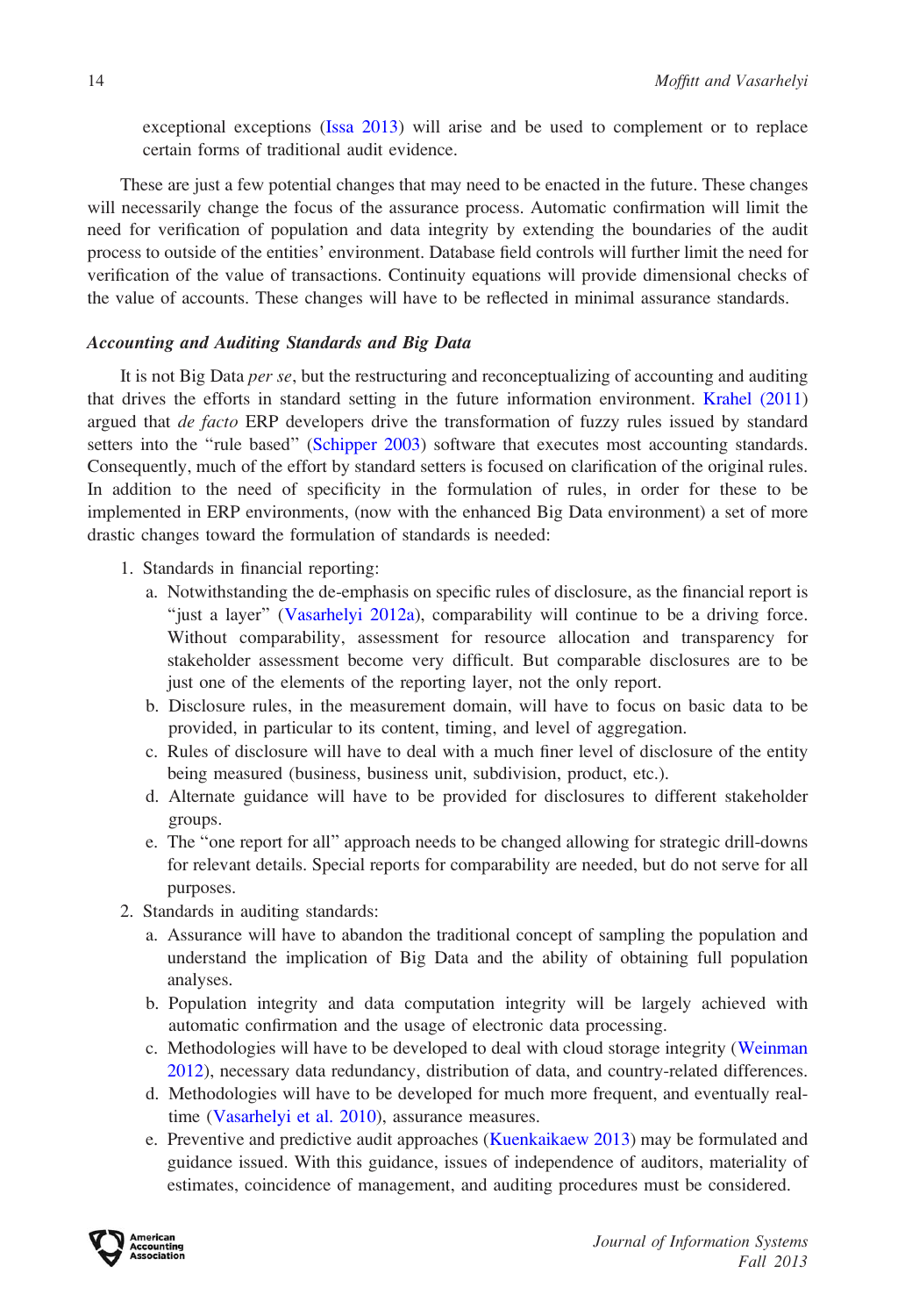f. In general, with the change in information processing technology, the quantity of data and structures of the business, economics, and objectives of the assurance (verification) process must be rethought.

#### New Roles, Tools, and Evidence in Business Measurement and Assurance Due to Big Data

The difficulties of auditor data procurement have been extensively discussed in the literature ([Vasarhelyi et al. 2012](#page-18-0)). Big Data adds a new dimension to this problem, as the sources are larger, their extraction more complex, the costs of this access substantive and, most of all, the data more revealing. Furthermore, new methodologies of auditing, such as continuity equations, allow for substantive linkages between variables and processes but require the auditor to request data that the company may not normally retain.

Big Data substantively expands the scope of potential analytical usage and data to be used in the audit process. It is not only restricted to the usage of new tools or data sources, but also expands the potential usefulness of existing tools that can integrate them into new methodologies. The large stores of data create, and greatly expand, the potential of Exploratory Data Analysis ([Tukey 1977](#page-17-0); [Liu 2013b](#page-17-0)) in an analogous approach to what is now called data mining [\(Hand et al. 2001](#page-17-0)). A conceptual confusion arises from the often advocated *a priori* theory construction to be followed by capture of data and then Confirmatory Data Analysis (CDA). The advent of Big Data allows for a pragmatic exploration of data to develop testable assertions without the fear of over fitting. By and large, narrowly focused CDA tests are a product of the paucity of data available and the difficulty of calculations prior to modern computer technology. New audit analytic techniques and the creation of new audit evidence are of major interest.

It is important for accountants and accounting researchers to understand the issues around establishing Big Data repositories, populating the repositories, and querying and analyzing those repositories using modern tools such as  $N_0SQL$ , cutting edge machine learning algorithms, and traditional statistics. Repositories with flexible schema, distributed across many nodes, are necessary to handle the volume and complexity of the data. Facebook-developed Cassandra,<sup>7</sup> and Apache's HBase<sup>8</sup> are two well-known nonrelational databases that may be of help. MapReduce<sup>9</sup> as an approach for managing the computational problems of Big Data may be desirable. Hadoop,<sup>10</sup> the most popular implementation of MapReduce, could serve as the core technology and Amazon's cloud services $11$  could host the Hadoop implementation.

#### Emerging Audit Analytics

[Kogan et al. \(2011\)](#page-17-0) have proposed the usage of continuity equations to link processes, to model lagged information processes, and to perform automatic error correction. With Big Data many unorthodox linkages may be attempted, for example (1) calls recorded in a telephone switch and collection, (2) calls recorded and customer support, and (3) client complaints in blogs with customer care.

[Thiprungsri and Vasarhelyi \(2011](#page-17-0)) have used cluster analysis for anomaly detection in accounting data. Multidimensional clustering can serve on many aspects of the assurance and be



<sup>6</sup> <http://nosql-database.org/><br>
7 <http://Cassandra.apache.org><br>
8 <http://Hbase.apache.org><br>
9 <http://research.google.com/archive/mapreduce.html><br>
10 <http://Hadoop.apache.org><br>
11 <http://Aws.amazon.com>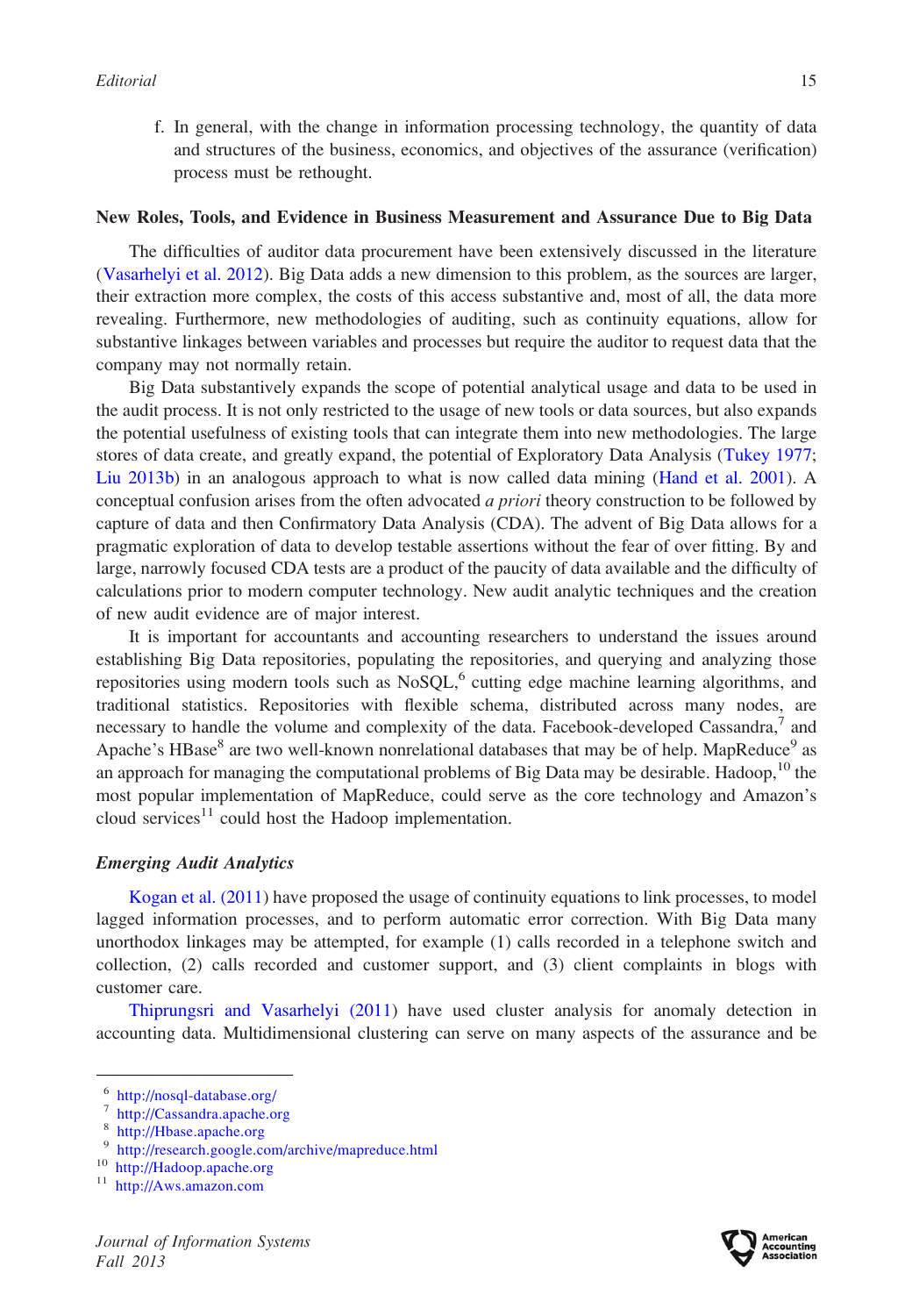used as an Exploratory Data Analysis ([Tukey 1977](#page-17-0); [Liu 2013a\)](#page-17-0) tool leading to the development of testable assertions and hypotheses ([Liu 2013b\)](#page-17-0).

[Jans et al. \(2010\)](#page-17-0) focused on applying process mining on the audit process. This entails extracting process logs of a company's ERP and examining the path followed by a transaction being processed. This approach is technologically facilitated and allows for the examination of how transactions are executed notwithstanding the content. Several fields are using this approach and many tools are being developed that can be used in assurance processes.

#### New Forms of Audit Evidence

New forms of audit evidence are progressively emerging to complement and replace old approaches and are covering a more recent set of risks. In addition to the evidence generated by the three forms of analytics described above, we may obtain evidence such as (1) alarms and alerts [\(Vasarhelyi and Halper 1991](#page-18-0)), (2) text mining, (3) E-discovery, and (4) massive data and exceptional exceptions, etc. Furthermore, the traditional evidential data used were mainly from internal (endogenous) sources, usually relying on confirmations for external system validation. Big Data will place at the hands of the accountant/auditor, enormous amounts of external (endogenous or exogenous) data that can serve in model building or on the creation of competitive baselines. Businesses can also provide analytics about their performance without providing direct data (transactions, customers, suppliers) using KPIs, KRIs, or other summary information.

#### VI. CONCLUSIONS

The advent of massive data stores and ubiquitous access is a paradigmatic change in the operations of organizations. This change is already progressing into financial processes but has not yet been substantively impounded into accounting and auditing. This note describes Big Data and its features as it is affecting organizations, and prepares a framework of potential research topics to be examined when Big Data is reflected/integrated into accounting, auditing, and standards. The key issues raised by [Vasarhelyi \(2012a\)](#page-17-0) and discussed in the introduction of this note were discussed vis- $\dot{a}$ -vis Big Data. Some of the inferences drawn, that have deep implications in accounting research are:

- a. Measurement and representation methods
	- The accounting model must evolve/be changed to focus on data content, atomicity, data linkages, etc.
	- Accounting standards will have to deal with the content of large databases and allowable sets of extractions, not with extant rules of account disclosure.
	- $\bullet$  Process mining can add a new dimension to process management and assurance by focusing on transaction paths, not the content of information.
	- $\bullet$  Disclosure rules, in the measurement domain, will have to focus on basic data to be provided, in particular to its content, timing, and level of aggregation.
	- Rules of disclosure will have to deal with a much finer level of disclosure of the entity being measured (business, business unit, subdivision, product, etc.).
- b. Formalization
	- Database field controls will further limit the need for verification of the value of transactions.
	- Continuity equations will provide dimensional checks of the value of accounts.
	- Meta data and ''meta-meta'' data are allowing for a higher level of formalization (and automation) of data collection, reporting, and decision making.
- c. Semantic understanding

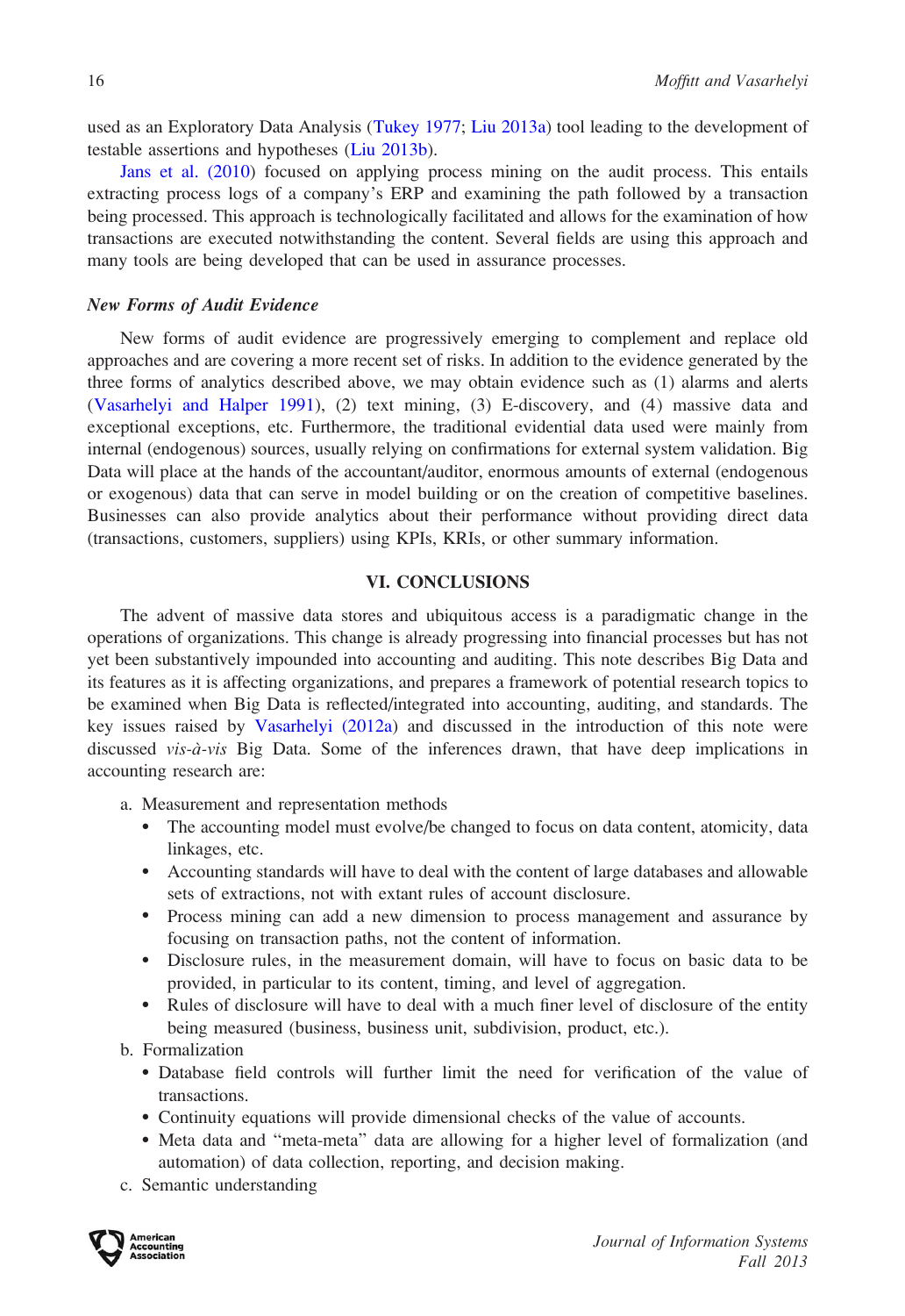- <span id="page-16-0"></span>- Big textual data are available to accounting researchers now.
- Text understanding and vague text understanding can provide the necessary links from textual elements to the more traditional ERP data.
- Eventually, the vocalic and video data would also be progressively linked to the more traditional domains.
- The AIS, accounting, and finance research communities have already made progress in how to process and impound it into research.
- d. Assurance procedures
	- Automatic confirmation will limit the need for verification of population and data integrity.
	- Auditors should seek to verify transactions not with just an invoice and receipt, but with multi-modal evidence that a transaction took place. Photo, video, GPS location, and other meta data could accompany transaction data.
	- Auditors may have to be able to acquire extensions of the current corporate data.
	- New forms of audit evidence are to complement and replace old approaches, and are covering a more recent set of risks.
- e. Audit economics, social welfare, and other added issues
	- Public good would be served if large research-oriented public financial related databases could be made available to the accounting research community.
	- Accounting education will have to evolve educating faculty, professionals, and students in the issues of Big Data and data analytics.
- —Kevin C. Moffitt, Assistant Professor
- —Miklos A. Vasarhelyi, Editor
	- Rutgers, The State University of New Jersey

# **REFERENCES**

- Aizawa, A. 2003. An information-theoretic perspective of tf-idf measures. *[Information Processing and](dx.doi.org/10.1016/S0306-4573(02)00021-3)* [Management](dx.doi.org/10.1016/S0306-4573(02)00021-3) (January): 45–65.
- Bovee, M, A. Kogan, K. Nelson, R. P. Srivastava, and M. Vasarhelyi. 2005. Financial Reporting and Auditing Agent with Net Knowledge (FRAANK) and Extensible Business Reporting Language (XBRL). [Journal of Information Systems](dx.doi.org/10.2308/jis.2005.19.1.19) 19 (1): 19–41.
- Cong, Y., and J. Romero. 2013. On information system complexity and vulnerability. Journal of Information Systems (Fall).
- Dickinson, E. 2011. The first Wiki Leaks revolution. Foreign Policy (January).
- Economist, The. 2013. In the Secret State. Available at: [http://www.economist.com/news/united-states/](http://www.economist.com/news/united-states/21582536-public-opinion-may-be-shifting-last-against-government-intrusiveness-secret) [21582536-public-opinion-may-be-shifting-last-against-government-intrusiveness-secret](http://www.economist.com/news/united-states/21582536-public-opinion-may-be-shifting-last-against-government-intrusiveness-secret)
- Franks, Bill. 2012. Taming the Big Data Tidal Wave: Finding Opportunities in Huge Data Streams with Advanced Analytics. New York, NY: Wiley.
- Gal, G. 2008. Query issues in continuous reporting systems. [Journal of Emerging Technologies in](dx.doi.org/10.2308/jeta.2008.5.1.81) [Accounting](dx.doi.org/10.2308/jeta.2008.5.1.81) 5 (1): 81–97.
- Gartner. 2011. CEO Advisory: "Big Data" Equals Big Opportunity. Available at: [http://www.gartner.com/](http://www.gartner.com/id=1614215)  $id=1614215$  $id=1614215$  $id=1614215$
- Geerts, G. L., and W. McCarthy. 2002. An ontological analysis of the economic primitives of the extended-REA enterprise information architecture. *[International Journal of Accounting Information Systems](dx.doi.org/10.1016/S1467-0895(01)00020-3)* 3:  $1-16.$
- Gilder, G. 2006. The information factories. Wired (October).

Journal of Information Systems Fall 2013

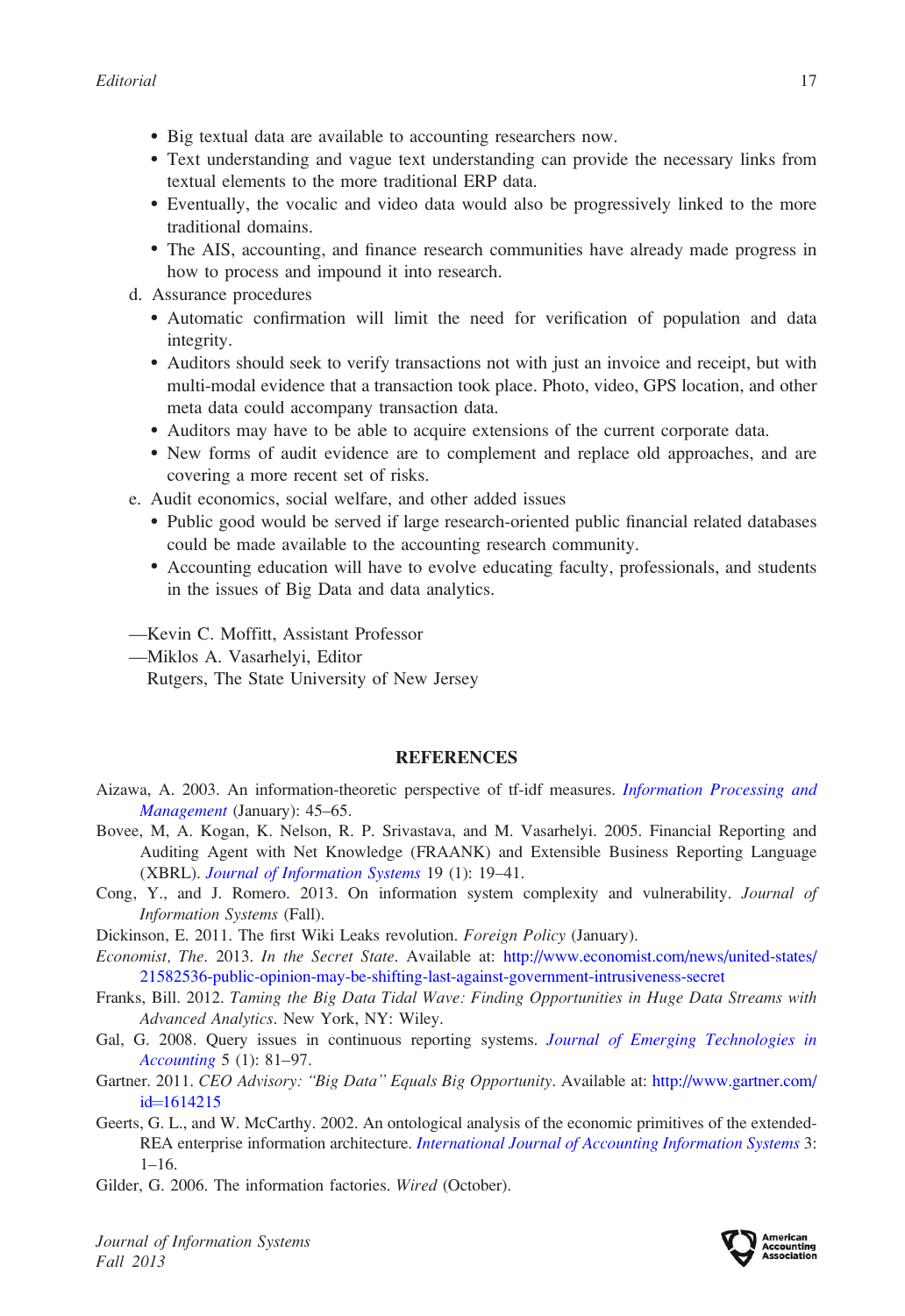- <span id="page-17-0"></span>Hand, D. J., H. Mannila, and P. Smyth. 2001. Principles of Data Mining (Adaptive Computation and Machine Learning). Cambridge, MA: MIT Press.
- Issa, H. A. 2013. Exceptional Exceptions. Ph.D. dissertation draft, Rutgers Business School.
- Jans, M., M. Alles, and M. A. Vasarhelyi. 2010. Process Mining of Event Logs in Auditing: Opportunities and Challenges. Working paper, Hasselt University.
- Janvrin, D., R. Pinsker, and M. Mascha. 2013. XBRL-enabled, Excel, or PDF? Factors influencing exclusive user choice of reporting technology for financial analysis. Journal of Information Systems (Fall).
- Jones, A. 2013. SEC to roll out Robocop against fraud. *Financial Times* (February).
- Kogan, A., M. G. Alles, M. A. Vasarhelyi, and J. Wu. 2011. Analytical Procedures for Continuous Data Level Auditing: Continuity Equations. Working paper, Rutgers Accounting Research Center.
- Krahel, J. P. 2011. Formalization of Accounting Standards. Dissertation proposal, Rutgers Business School. Kuenkaikaew, S. 2013. Predictive Audit. Ph.D. dissertation draft, Rutgers Business School.
- T. K. Landauer, P. W. Foltz, and D. Laham. 1998. An introduction to latent semantic analysis. [Discourse](dx.doi.org/10.1080/01638539809545028) [Processes](dx.doi.org/10.1080/01638539809545028) 25 (2–3).
- Lee, T. B. 2013. Here's everything we know about PRISM to date. The Washington Post (June).
- Liu, Q. 2013a. Exploratory Data Analysis in Accounting. Ph.D. dissertation proposal, Rutgers Business School.
- Liu, Q. 2013b. The Application of Exploratory Data Analysis in Auditing. Dissertation proposal, Rutgers Business School.
- McAfee, A., and E. Brynjolfsson. 2012. Big data: The management revolution. *Harvard Business Review* (October): 60–66.
- Rifkin, J. 2001. The Age of Access: The New Culture of Hyper Capitalism, Where All of Life is a Paid-for Experience. New York, NY: Tarcher.
- Romero, S., G. Gal, T. J. Mock, and M. A. Vasarhelyi. 2013. A measurement theory perspective on business measurement. Journal of Emerging Technologies in Accounting (forthcoming).
- Schipper, K. 2003. Principles-based accounting standards. [Accounting Horizons](dx.doi.org/10.2308/acch.2003.17.1.61) 17 (1): 61–72.
- Shannon, C. E., and W. Weaver. 1949. The Mathematical Theory of Information. Urbana, IL: University of Illinois Press.
- Srivastava, R., S. Rao, and T. J. Mock. 2013. Planning and evaluation of assurance services for sustainability reporting: An evidential reasoning approach. Journal of Information Systems (Fall).
- Steinbart, P., R. Raschke, G. Gal, and W. Dilla. 2013. Information security professionals' perceptions about the relationship between the information security and internal audit functions. Journal of Information Systems (Fall).
- Sutton, S., M. Elbashir, P. Collier, M. Davern, and S. Leech. 2013. Enhancing the business value of business intelligence: The role of shared knowledge and assimilation. Journal of Information Systems (Fall).
- Thiprungsri, S., and M. Vasarhelyi. 2011. Cluster analysis for anomaly detection in accounting data: An audit approach. International Journal of Digital Accounting Research (July).
- Titera, W. R. 2013. Updating audit standard—Enabling audit data analysis. Journal of Information Systems (Spring).
- Tukey, J. W. 1977. Exploratory Data Analysis. Reading, MA: Addison-Wesley.
- Van der Heijden, H. 2013. Evaluating dual performance measures on information dashboards: Effects of anchoring and presentation format. Journal of Information Systems (Fall).
- Vasarhelyi M. A., M. G. Alles, and K. T Williams. 2010. Continuous Assurance for the Now Economy. Sydney, Australia: Institute of Chartered Accountants in Australia.
- Vasarhelyi, M. A. 2003. Confirmatory Extranets: A Methodology of Automatic Confirmations. Grant proposal, Rutgers Accounting Research Center.
- Vasarhelyi, M. A. 2012a. AIS in a more rapidly evolving era. Journal of Information Systems (Spring).
- Vasarhelyi, M. A. 2012b. Financial accounting standards do not matter: It's just a layer. Journal of Information Systems (Fall).
- Vasarhelyi, M. A. 2013. Formalization of standards, automation, robots, and IT governance. Journal of Information Systems (Spring).